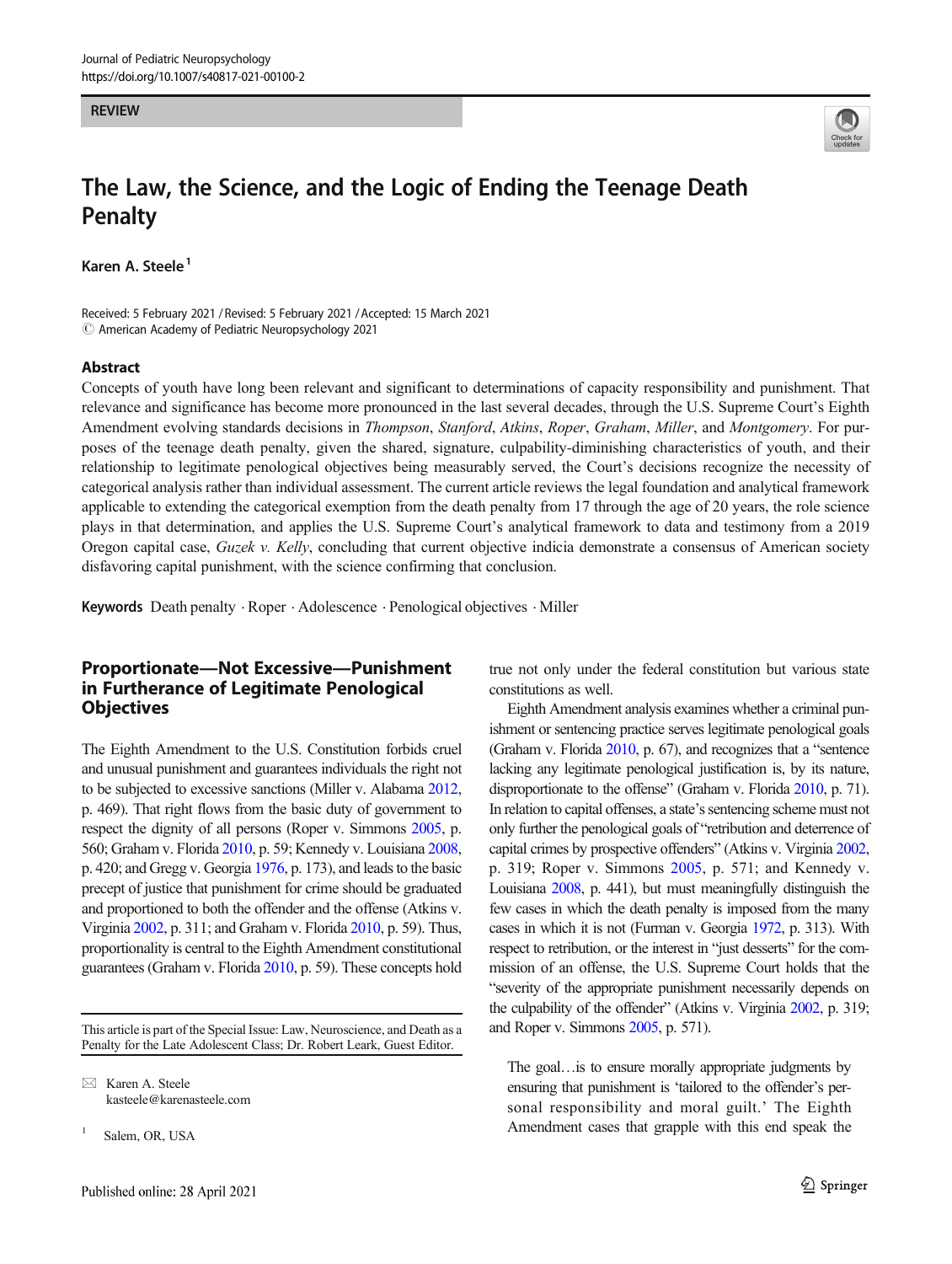general language of retributive desert. The Court's retributivism, however, is neither pure nor static. It is pluralistic and popular, not monistic and philosophical. (Bierschbach [2020,](#page-16-0) p. 5).

To the extent that the immutable and/or shared, signature, developmental characteristics of a class reflect diminished culpability, retributive aims and the severity of appropriate punishment must necessarily be lessened, and a categorical rule to effectuate Eighth Amendment protections is indicated (Atkins v. Virginia [2002](#page-16-0), p. 319). With respect to deterrence, the Court has explained that the "theory of deterrence in capital sentencing is predicated upon the notion that the increased severity of punishment will inhibit criminal actors from carrying out murderous conduct" (Atkins v. Virginia [2002](#page-16-0), p. 320). Deterrence is significant, therefore, only when the defendant, in fact, conducts "the cold calculus that precedes the decision to act" (Gregg v. Georgia [1976,](#page-16-0) p. 186), meaning capital punishment can only serve as a deterrent when the murderous conduct is the result of "premeditation and deliberation" (Atkins v. Virginia [2002](#page-16-0), p. 319; Thompson v. Oklahoma [1988,](#page-17-0) p. 837; and Gardiner [1958\)](#page-16-0). To the extent that the immutable and/or shared, signature, developmental characteristics of a class reflect reduced "capacity responsibility" including, e.g., characteristics that reduce susceptibility to deterrence generally and relative to a specific sentencing practice, a categorical rule to effectuate Eighth Amendment protections is indicated (Atkins v. Virginia [2002,](#page-16-0) p. 320). To pass constitutional muster, the death penalty must advance one or both penological goals significantly or measurably; failure as to either goal may render it unconstitutional as excessively disproportionate (Kennedy v. Louisiana [2008,](#page-16-0) p. 441). This is because, absent measurable contribution to one or both penological goals, capital punishment "is nothing more than the purposeless and needless imposition of pain and suffering and hence an unconstitutional punishment" (Atkins v. Virginia [2002](#page-16-0), p. 319, quoting Enmund v. Florida [1982](#page-16-0), p. 798).

## The Role of Evolving Standards in Proportionate Punishment in Capital Cases

The authors of the Eighth Amendment drafted a categorical prohibition against the infliction of cruel and unusual punishment but made no attempt to define its contours, instead delegating that task to future generations of judges guided by the "evolving standards of decency that mark the progress of a maturing society" (Thompson v. Oklahoma [1988,](#page-17-0) p. 821, citing Trop v. Dulles [1958,](#page-17-0) p. 101). The U.S. Supreme Court has "recognized the propriety and affirmed the necessity of referring to the evolving standards of decency" in its Eighth Amendment analysis "to determine which punishments are so disproportionate as to be cruel and unusual" (Roper v. Simmons [2005](#page-17-0), pp. 560-61, quoting Trop v. Dulles [1958,](#page-17-0) pp. at 100-01).

The Eighth Amendment, therefore, "is not fastened to the obsolete but may acquire meaning as public opinion becomes enlightened by a humane justice" (Hall v. Florida [2014,](#page-16-0) p. 708); what may have been historically acceptable to the courts and society as a whole may not prove acceptable later in time (Roper v. Simmons [2005,](#page-17-0) p. 587, Stevens, J., concurring; Graham v. Florida [2010](#page-16-0), p. 85; and Atkins v. Virginia [2002,](#page-16-0) p. 311). Given this foundation, courts' Eighth Amendment perspectives must be "less through a historical prism than according to the evolving standards" (Miller v. Alabama [2012](#page-16-0), pp. 470-71, quoting Trop v. Dulles [1958](#page-17-0), p. 101) which requires analysis of the punishment in question be based on the standards "that currently prevail" (Atkins v. Virginia [2002,](#page-16-0) p. 312; and Roper v. Simmons [2005](#page-17-0), p. 561) among American society as a whole (Stanford v. Kentucky [1989,](#page-17-0) p. 392).

In applying proportionality review under evolving standards of decency, a court must first determine whether there is community consensus against a sentencing practice (Graham v. Florida [2010,](#page-16-0) p. 61), and/or whether there is consistency in direction of change relative to that sentencing practice (Atkins v. Virginia [2002,](#page-16-0) p. 315; and Roper v. Simmons [2005,](#page-17-0) p. 67). That determination includes consideration of current objective indicia as reflected in legislation and state practice (Roper v. Simmons [2005,](#page-17-0) p. 563). Those indicia include legislation among the states relative to the sentencing practice, an accounting of actual sentencing practices, professional organizational support for relevant policies, and other societal line-drawing, such as legislative and regulatory action relative to the class (see, e.g., Atkins v. Virginia [2002,](#page-16-0) p. 311 (emphasizing use of current indicia); and Kennedy v. Louisiana [2008,](#page-16-0) p. 434).

While entitled to great weight, community consensus does not, by itself, determine whether a punishment is cruel and unusual (Graham v. Florida [2010](#page-16-0), p. 67, quoting Kennedy v. Louisiana [2008](#page-16-0), p. 434). As a second step, independent of the consensus inquiry, the U.S. Supreme Court determines whether or not "there is a reason to disagree with the judgment reached by the citizenry and its legislators" (Atkins v. Virginia [2002,](#page-16-0) p. 313), bringing its own Eighth Amendment judgment to bear. In doing so, however, the Court holds that Eighth Amendment understanding and independent judgment "should not be, or appear to be, merely the subjective views of individual justices[,]" but, instead, those judgments "should be informed by objective factors to the maximum possible extent" (Stanford v. Kentucky [1989](#page-17-0), p. 369). Among other things, courts' exercise of independent Eighth Amendment judgment incorporates "whether the challenged sentencing practice serves legitimate penological goals" (Graham v. Florida [2010](#page-16-0), p. 67). As to a class, that judgment requires an understanding of the shared, signature, culpabilitydiminishing characteristics of those within the class, comparing the effects and implications of those characteristics relative to legitimate penological objectives and the category of crimes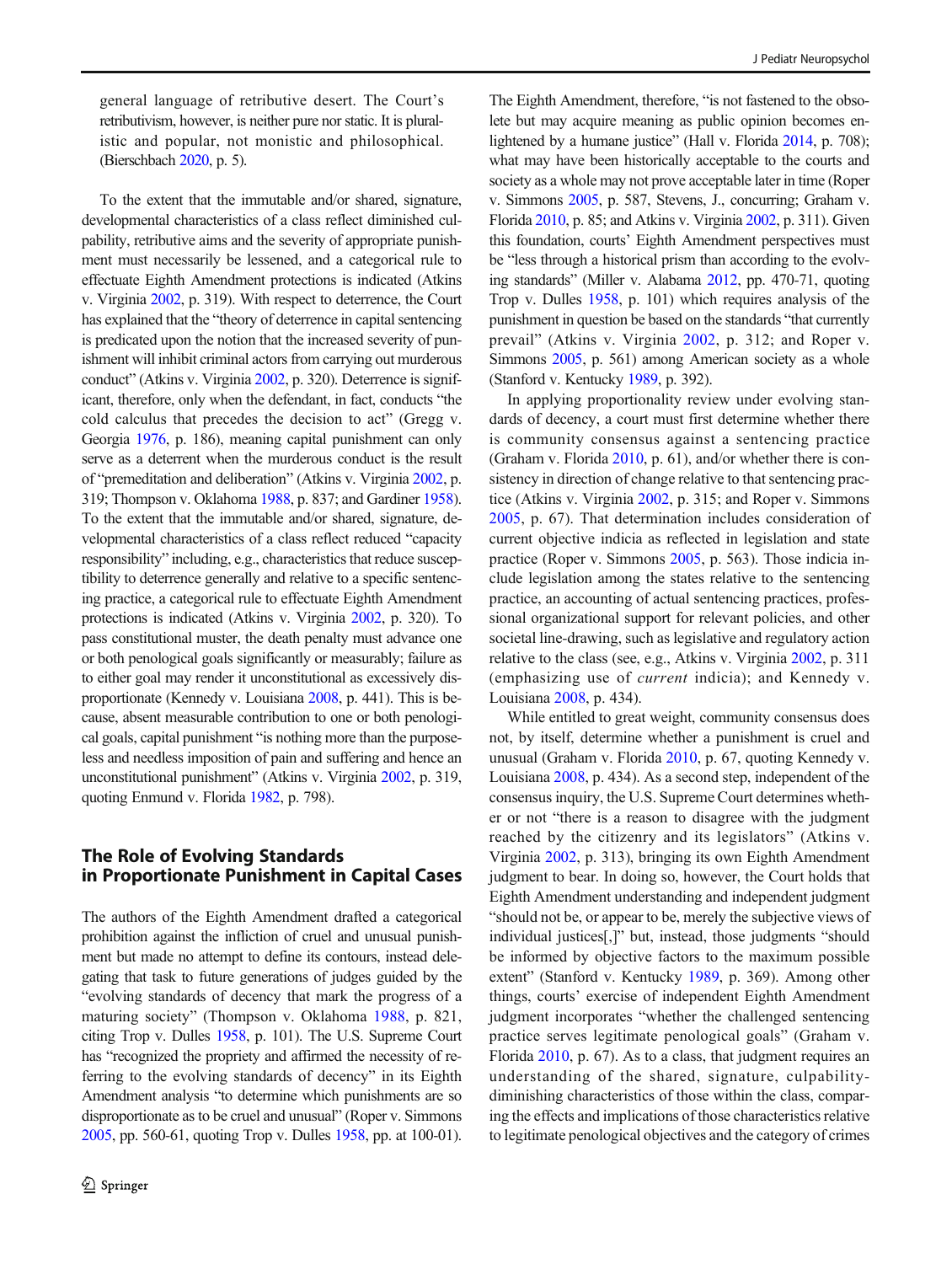in issue, to determine whether there exists a mismatch between culpability and the severity of punishment. Where a mismatch exists between the culpability of the class and the severity of the punishment, the sentencing practice is deemed disproportionate as to that class (see, e.g., Miller v. Alabama [2012,](#page-16-0) p. 71).

The death penalty is recognized as the most severe and irrevocable of punishments (Gregg v. Georgia [1976,](#page-16-0) p. 187, joint opinion of Stewart, Powell, and Stevens, JJ.), thus, it must be limited to cases of murder (Kennedy v. Louisiana [2008,](#page-16-0) p. 438), and reserved for the "worst of the worst" offenders (Roper v. Simmons [2005,](#page-17-0) p. 568). Considering the severity and irrevocability of the death penalty along with the requirement that it be reserved for the "worst of the worst" and most culpable of offenders consistently leads to the conclusion that the penological goals of the death penalty are not served by imposing it on a class of persons possessing diminished culpability. Thus, for example, the U.S. Supreme Court has found capital punishment to be unconstitutionally disproportionate based on the categorical mismatch between the severity and irrevocability of that punishment relative to the lesser culpability of the class of those with intellectual disability (Atkins v. Virginia [2002,](#page-16-0) p. 317-19), 15-year-olds (Thompson v. Oklahoma [1988,](#page-17-0) p. 838), and 16- and 17 year-olds (Roper v. Simmons [2005](#page-17-0), p. 69). As to the two latter categories, the Court has noted that, "[r]etribution is not proportional if the law's most severe penalty is imposed on one whose culpability or blameworthiness is diminished, to a substantial degree, by reason of youth and immaturity" (Roper v. Simmons [2005](#page-17-0), p. 571).

The Eighth Amendment applies to capital punishment with special force (Roper v. Simmons [2005](#page-17-0), p. 568; and Thompson v. Oklahoma [1988,](#page-17-0) p. 856). This special force includes subjecting capital punishment to evolving standards analysis, which must be interpreted in a "flexible and dynamic manner" (Stanford v. Kentucky [1989,](#page-17-0) p. 369), and applied to reflect change in basic mores of society (Kennedy v. Louisiana [2008,](#page-16-0) p. 419). As noted, that analysis "should reflect our modern understandings of the human condition, and not our obsolete ideas of the past" (Michaels [2016](#page-16-0)). In doing so, it must "embrace and express respect for the dignity of the person" (Kennedy v. Louisiana [2008,](#page-16-0) p. 420), and, thus, moderation or restraint in the application of capital punishment (Kennedy v. Louisiana [2008](#page-16-0), p. 435). To define and implement this principle, the U.S. Supreme Court has insisted on general rules to ensure consistency, moderation, and restraint in determining who is sentenced to death (limiting the death penalty to the "worst of the worst") "so as to prevent the penalty from being administered in an arbitrary and unpredictable fashion" (California v. Brown [1987](#page-16-0), p. 541). Concurrently, the Court has required the consideration of the character and record of the individual offender and the circumstances of the particular offense as a constitutionally indispensable part of the process

of inflicting the penalty of death (Woodson v. North Carolina [1976,](#page-17-0) p. 304; and Bierschbach [2020](#page-16-0)). Doctrinal tension has resulted, however, in the pursuit of both the general rules as reflected in the Furman line of cases and case-specific circumstances (including individual-specific characteristics) as reflected in the Woodson-Lockett line of cases. Some members of the U.S. Supreme Court have advocated adherence to general narrowing rules limiting capital punishment and abandonment of individual consideration (Kennedy v. Louisiana [2008,](#page-16-0) p. 436), whereas others have argued the failure to more strictly enforce narrowing rules raises "doubts concerning the constitutionality of capital punishment itself" (Kennedy v. Louisiana [2008,](#page-16-0) pp. 436-37). Recognizing the failure to find a unifying principle between the Furman line of cases and the Woodson-Lockett line of cases, the Court has "insisted upon confining the instances in which capital punishment may be imposed" (Kennedy v. Louisiana [2008](#page-16-0), p. 437).

## The Relevance of Youth to Determinations of Proportionate Punishment and the Impact of Evolving Standards on Those Determinations

A person accused of having committed a crime must be "blameworthy in mind" before being found guilty (Morissette v. United States [1952,](#page-17-0) p. 252; and LaFave [2003\)](#page-16-0). The general rule (subject to certain exceptions) is that a guilty mind, or mens rea, is "a necessary element in the indictment and proof of every crime" (United States v. Balint [1922,](#page-17-0) p. 251). As Hart [\(2012\)](#page-16-0) explains,

the general requirement of mens rea is an element in criminal responsibility designed to secure that those who offend without carelessness, unwittingly, or in conditions in which they lacked the bodily or mental capacity to conform to the law, should be excused (Hart [2012](#page-16-0), p. 178).

This general requirement is necessary because it is, "not fair or just to claim that a defendant has satisfied the mental states requirement for guilt unless that defendant has the capacity to recognize and behave in accordance with legal and moral rules" (Hirstein et al. [2018,](#page-16-0) p. 80).

"Capacity responsibility" (Hart [2008](#page-16-0)) may be analyzed as to a particular defendant or as to a class of defendants generally possessing certain shared characteristics, including those that are immutable or generally occurring as a result of typical development. As to the latter category, differential treatment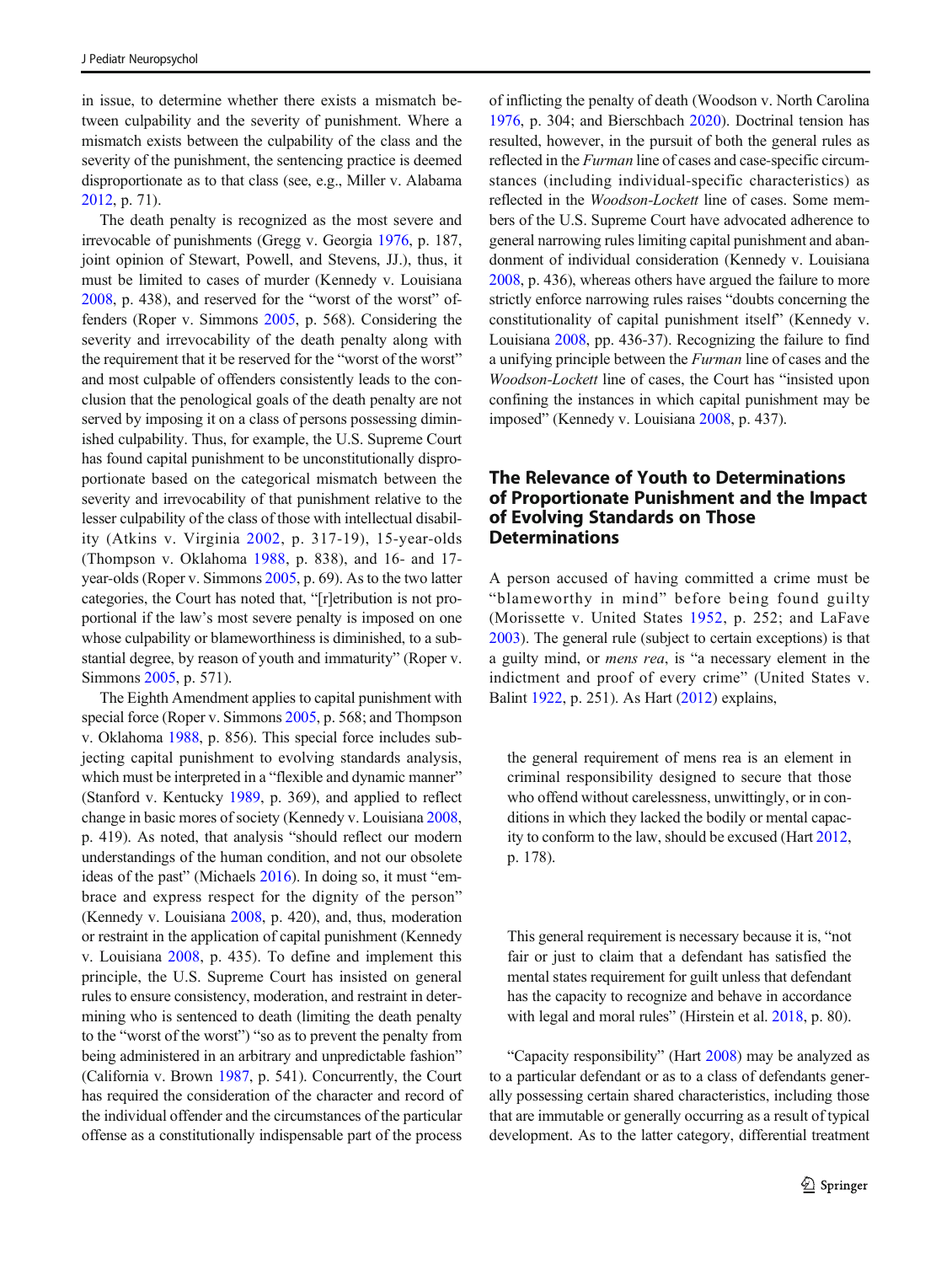of youths from that of adults flows from a recognition that children have "underdeveloped capacity for rational self-governance" and "reduced culpability" (Hirstein et al. [2018,](#page-16-0) p. 158; and see generally, Brink [2004](#page-16-0)). Under the common law, a child's excusal from legal responsibility was determined by the bright-line gauge of their age (LaFave [2003\)](#page-16-0). Criminal capacity was generally presumed at the age of 14, whereas between the ages of 7 up to 14, a child was afforded a presumption of criminal incapacity, a presumption that could be rebutted (LaFave [2003](#page-16-0)). Beyond the common law, "[o]ur history is replete with laws and judicial recognition that minors, especially in their earlier years, generally are less mature and responsible than adults" (J.B.D. [2011,](#page-16-0) p. 274, quoting Eddings v. Oklahoma [1982](#page-16-0), pp. 115-16). Thus, the U.S. Supreme Court has observed that "[a]n offender's age is relevant to the Eighth Amendment, and criminal procedure laws that fail to take defendants' youthfulness into account at all would be flawed" (Graham v. Florida [2010](#page-16-0), p. 76).

Consistent with historical recognition of the relevance of youth to criminal culpability, Illinois Judge John Caverly, who presided over the 1924 Leopold and Loeb trial, identified the defendants' youth as the primary factor in imposing a sentence of life imprisonment rather than the death penalty.

In choosing imprisonment instead of death, the court is moved chiefly by the consideration of the age of the defendants, boys of 18 and 19 years… This determination appears to be in accordance with the progress of criminal law all over the world and with the dictates of enlightened humanity (Loeb-Leopold Case [1925\)](#page-16-0).

Despite Judge Caverly's enlightened sentencing of Leopold and Loeb, capital punishment in the USA for youth under the age 18 continued throughout the 20th Century. In Thompson v. Oklahoma, the U.S. Supreme Court held that "our standards of decency do not permit the execution of any offender under the age of 16 at the time of the crime" (Roper v. Simmons [2005](#page-17-0), p. 56, citing Thompson v. Oklahoma [1988\)](#page-17-0). Declining to extend its decision to persons under 18 at the time of the offense, as amici had argued, the Thompson Court made clear both the exact question it addressed (Thompson v. Oklahoma [1988,](#page-17-0) pp. 818-19), and the breadth of its decision as extending only to the class of persons under the age of 16 (Thompson v. Oklahoma [1988,](#page-17-0) p. 838). The Thompson Court used an Eighth Amendment evolving standards framework to conclude the death penalty unconstitutional for those under the age of 16 at the time of the commission of their crimes. In doing so, the Court noted an absence of state legislative efforts to execute a person less than 16 years of age; that juries imposed the death penalty on offenders under 16 "with exceeding rarity;" and, that a person under 16 years of age had not been executed in 40 years. These objective indicia led to the conclusion that a national

consensus had developed against the practice of imposing and carrying out the death penalty against those within the class of persons under 16. Moreover, that conclusion was consistent with the policy statements of respected professional organizations and other nations (Thompson v. Oklahoma [1988](#page-17-0), p. 835). As a final step, confirming its conclusion of national consensus, the Thompson Court noted its own independent judgment that "[t]he reasons why juveniles are not trusted with the privileges and responsibility of an adult also explain why their irresponsible conduct is not as morally reprehensible as that of an adult" (Thompson v. Oklahoma [1988](#page-17-0), p. 835). The Court found both penological objectives—retribution and deterrence—compromised. Specifically, the death penalty was inappropriate as a form of retribution due to the lesser culpability of the class of offenders under 16, and it was ineffective as a means of deterrence given the low likelihood that those offenders engaged in "the kind of cost-benefit analysis that attaches any weight to the possibility of execution" (Thompson v. Oklahoma [1988](#page-17-0), pp. 836-38).

One year later, then-current American contemporary standards of decency were not found to prohibit the execution of the class of offenders 16 and 17 years of age (Stanford v. Kentucky [1989\)](#page-17-0). The Stanford decision so concluded based on its evaluation of the number of death penalty states then permitting the death penalty for 16-year-olds (22 of 37 death penalty states) and the number permitting it for 17-year-olds (25 of 37 death penalty states). In contrast with the categorical approach used in Thompson, the Stanford plurality concluded that the death penalty could be declared constitutionally deficient only if there is a consensus that "no one" within the class can reasonably be held fully responsible (Stanford v. Kentucky [1989](#page-17-0), p. 376).

Parallel to the U.S. Supreme Court's consideration of youthfulness relative to proportionate punishment determinations, it has considered the culpability of the class of those with intellectual disability. On the same day the U.S. Supreme Court denied 16- and 17-year-olds an exemption from the sentencing practice of capital punishment, and similar to the plurality's analysis in Stanford, the Court's decision in Penry v. Lynaugh, rejected a categorical exemption for the class of those with intellectual disability, with Justice O'Connor noting that she could not conclude that "all [intellectually disabled] people, by definition, can never act with the level of culpability associated with the death penalty" (Penry v. Lynaugh [1989,](#page-17-0) pp. 338- 39). Thirteen years after Penry was decided, in Atkins v. Virginia, the U.S. Supreme Court rejected the efficacy of the individual assessment approach and categorically excluded all intellectually disabled individuals from the death penalty. Finding intellectually disabled individuals "categorically less culpable than the average criminal" (Atkins v. Virginia [2002,](#page-16-0) p. 316), the Atkins Court concluded that the derivative effects of the reduced mental capacity of that class, as a whole, enhanced the risk that the death penalty would be imposed in spite of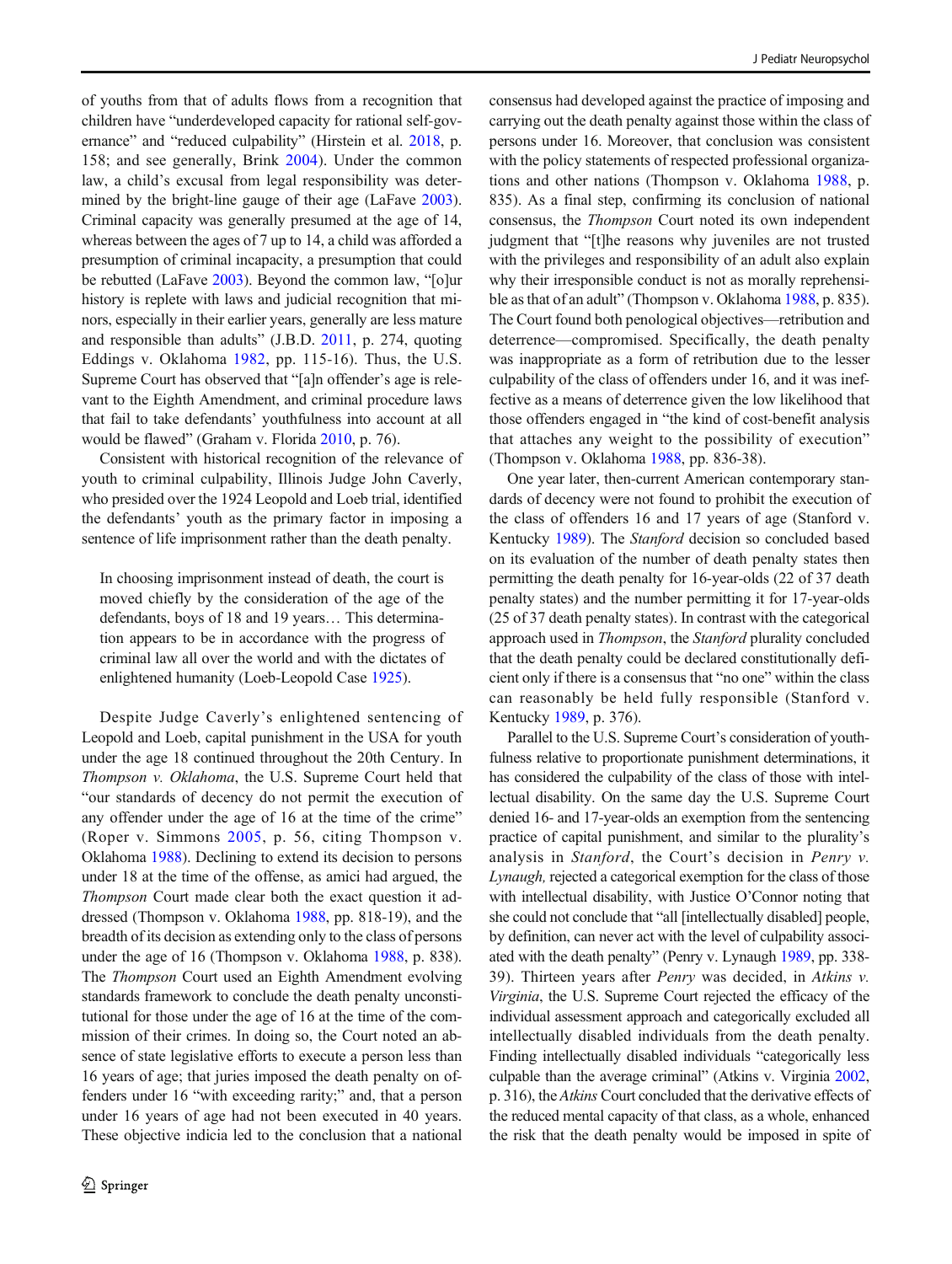factors which may call for a less severe penalty (Atkins v. Virginia [2002](#page-16-0), p. 320-21).

## The U.S. Supreme Court's 2005 Decision in Roper v. Simmons

In 1993, at the time of the crimes for which he was convicted and sentenced to death, Simmons was 17 years of age, and the U.S. Supreme Court did not exempt 17-year-olds from the death penalty (Stanford v. Kentucky). Simmons nonetheless argued before the Missouri Supreme Court that to execute him for a crime committed when he was under 18 years of age was cruel and unusual punishment in violation of the Eighth Amendment. The Missouri Court applied evolving standards analysis to then-current societal standards—not to societal standards as existed at the time of the U.S. Supreme Court's 1989 decision in Stanford v. Kentucky. Applying both the approach used by the U.S. Supreme Court in Atkins v. Virginia and using indicia reflecting standards of decency circa 2003, the Missouri Court found that a national consensus had developed against the practice of imposing and carrying out the death penalty against 16- and 17-year-olds (State ex rel. Simmons v. Roper [2003](#page-17-0), p. 399). The Missouri Court found consensus was based upon,

the fact that eighteen states now bar such executions for juveniles, altogether, that no state has lowered the age of execution below 18 since Stanford, that five states have legislatively or by case law raised or established the minimum age at 18, and that the imposition of the juvenile death penalty has become truly unusual over the last decade (State ex rel. Simmons v. Roper [2003](#page-17-0), p. 399).

Given its finding of a national consensus barring the execution of 16- and 17-year-olds, the Missouri Court concluded that the U.S. Supreme Court would hold that the execution of persons for crimes committed when they were under 18 years of age violates the evolving standards of decency that mark the progress of a maturing society, and, therefore, was prohibited by the Eighth Amendment to the United States Constitution (State ex rel. Simmons v. Roper [2003,](#page-17-0) p. 413).

Seeking review of the Missouri Court's decision in favor of Simmons, petitioner Warden Roper presented the U.S. Supreme Court with following question: "[i]s the imposition of the death penalty on a person who commits a murder at age seventeen 'cruel and unusual,' and thus barred by the Eighth and Fourteenth Amendments?" Courts "do not, or should not, sally forth each day looking for wrongs to right" (United States v. Sineneng-Smith [2020](#page-17-0), p. 1579). Thus, when the U.S. Supreme Court granted certiorari on the exact question put forward by Warden Roper, it framed the question decided (Brockett v. Spokane Arcades, Inc. [1985,](#page-16-0) p. 501) (the Court does not

"anticipate a question of constitutional law in advance of the necessity of deciding it;" and does not "formulate a rule of constitutional law broader than is required by the precise facts to which it is to be applied"). The *Roper* Court's grant of certiorari (and its decision) on that specific question remain significant today given that "[q]uestions which merely lurk in the record, neither brought to the attention of the court nor ruled upon are not to be considered as having been so decided as to constitute precedent" (Webster v. Fall [1925,](#page-17-0) p. 512). As the Court later acknowledged, Roper "tailored its analysis of juvenile characteristics to the specific question whether juvenile offenders could constitutionally be subject to capital punishment" (Graham v. Florida [2010,](#page-16-0) p. 89, Roberts, C.J., concurring in the judgment).

Sixteen years after Stanford, the Roper Court upheld the decision of the Missouri Court (Roper v. Simmons [2005,](#page-17-0) pp. 578- 79), finding that there had developed a national consensus against the execution of those who were 16 or 17 years of age at the time of the offense (Roper v. Simmons [2005](#page-17-0), pp. 564-68, 574). In finding that society views 16- and 17-year-olds categorically less culpable than the average criminal and not "among the worst offenders" (Roper v. Simmons [2005,](#page-17-0) pp. 569-70), the Court looked to objective indicia reflecting consensus rejecting the juvenile death penalty in the majority of the states (including states completely rejecting the death penalty as a sanctioned punishment) (Roper v. Simmons [2005](#page-17-0), pp. 574-75); the infrequency of its use where it remained on the legislative books (Roper v. Simmons [2005](#page-17-0), pp. 564-65); and the consistency of the direction of change towards abolition of the practice (Roper v. Simmons [2005,](#page-17-0) pp. 566-67). Applying the second step in categorical analysis, and guided by its own understanding and interpretation of the Eighth Amendment, the Roper majority specifically addressed and rejected arguments by Warden Roper and the dissenters including those favoring an individual assessment approach (Roper v. Simmons [2005](#page-17-0), p. 572). The Roper majority recognized the existence of "[t]hree general differences between juveniles under 18 and adults demonstrat[ing] that juvenile offenders cannot with reliability be classified among the worst offenders" (Roper v. Simmons [2005](#page-17-0), p. 569).

First, a lack of maturity and an underdeveloped sense of responsibility are found in youth more often than in adults and are more understandable among the young. These qualities often result in impetuous and ill-considered actions and decisions (Roper v. Simmons [2005,](#page-17-0) p. 569).

The second area of difference noted by the Court was that "juveniles are more vulnerable or susceptible to negative influences and outside pressures, including peer pressure" (Roper v. Simmons [2005](#page-17-0), p. 569). "The third broad difference is that the character of a juvenile is not as well formed as that of an adult. The personality traits of juveniles are more transitory, less fixed" (Roper v. Simmons [2005,](#page-17-0) p. 570). The Roper Court concluded that,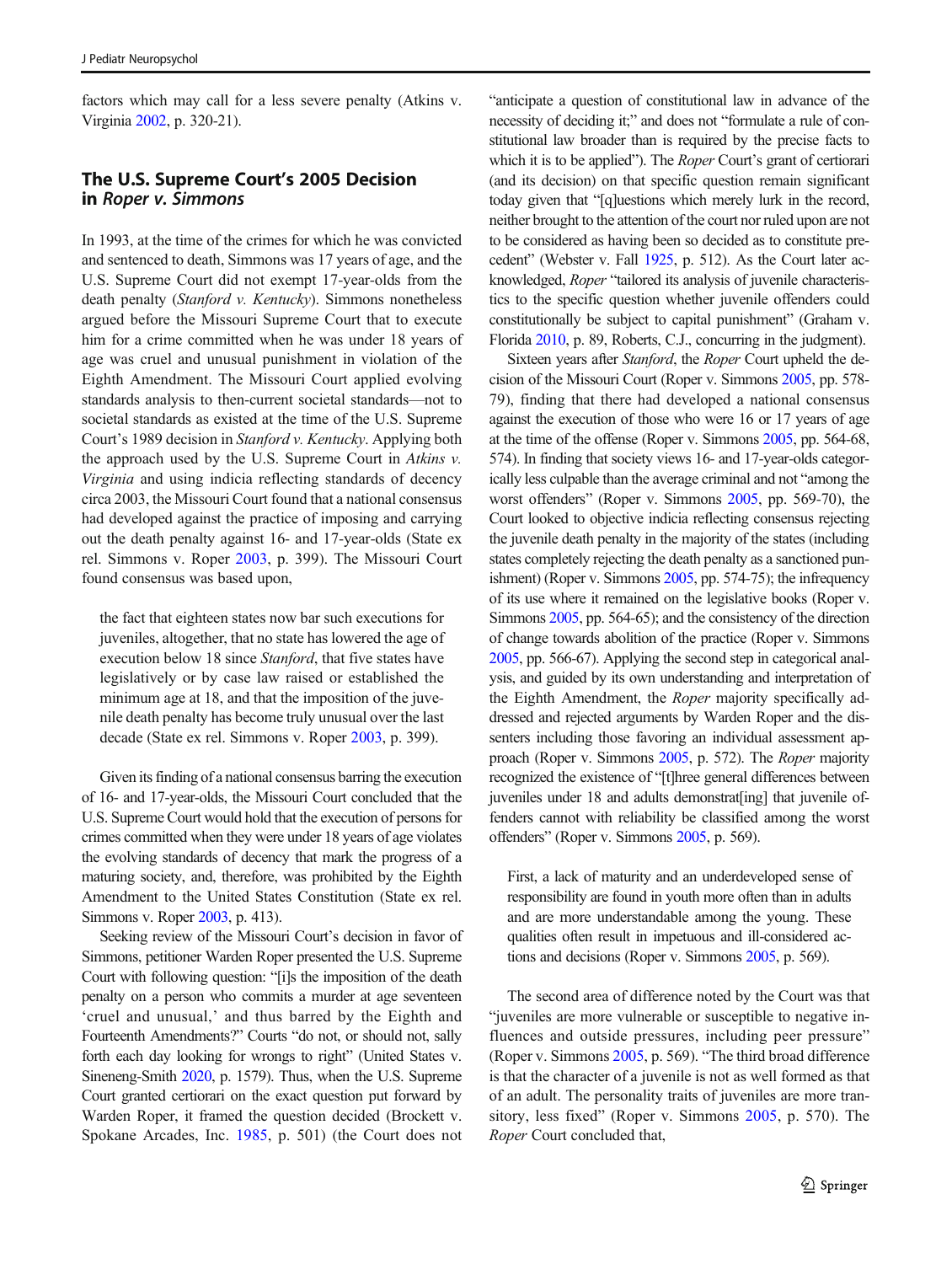[t]hese differences render suspect any conclusion that a juvenile falls among the worst offenders. The susceptibility of juveniles to immature and irresponsible behavior means their irresponsible conduct is not as morally reprehensible as that of an adult (Roper v. Simmons [2005](#page-17-0), p. 570, quoting Thompson v. Oklahoma [1988](#page-17-0), p. 835).

Based upon the Court's examination and consideration of the characteristics that 16- and 17-year-olds shared as a class—characteristics recognized to "diminish[] culpability" (Roper v. Simmons [2005,](#page-17-0) p. 571)—the Court concluded that "it is evident that the penological justifications for the death penalty apply to them with lesser force than to adults" (Roper v. Simmons [2005,](#page-17-0) p. 571). Specifically, the majority drew a parallel to its analysis in Atkins(relative to the class of persons with intellectual disability), noting that "the case of retribution is not as strong with a minor as with an adult" because "[r]etribution is not proportional if the law's most severe penalty is imposed on one whose culpability or blameworthiness is diminished, to a substantial degree, by reason of youth and immaturity" (Roper v. Simmons [2005,](#page-17-0) p. 571). The Roper majority further found that deterrence could not suffice to justify the death penalty for 16- and 17-year-olds, noting that "the likelihood that the teenage offender has made the kind of cost-benefit analysis that attaches any weight to the possibility of execution is so remote as to be virtually nonexistent." (Roper v. Simmons [2005](#page-17-0), p. 572). The Court concluded that "the absence of evidence of deterrent effect is of special concern because the same characteristics that render juveniles less culpable than adults suggest as well that juveniles will be less susceptible to deterrence" (Roper v. Simmons [2005](#page-17-0), p. 571).

A categorical approach was necessary to vindicate the underlying principle that the death penalty be reserved for a narrow category of crimes and those reliably classified as among the worst offenders (Roper v. Simmons [2005](#page-17-0), pp. 568-69). Based on information subject to general understanding and which then-existing science tended to confirm, the Roper majority found that 16- and 17-year-olds were akin to other classes of offenders to whom the death penalty may not be applied due to their culpability-diminishing characteristics, specifically, juveniles under 16, the insane, and the intellectually disabled (Roper v. Simmons [2005](#page-17-0), pp. 569-70). The Court noted the well-established understanding of the differences between 16- and 17-year-olds and adults that diminished the relative culpability of juvenile offenders (Roper v. Simmons [2005,](#page-17-0) pp. 572-73). That diminished culpability supported the conclusion that 16- and 17-year-olds should be treated as a class, just as were juveniles under 16, the insane, and the intellectually disabled (Roper v. Simmons [2005](#page-17-0), pp. 572-73). In doing so, the Roper majority found an individual assessment approach deficient in recognizing and applying conscientiously the culpability-diminishing characteristics

attendant youth, especially given youthful offenders not only sharing those characteristics but further sharing capacity for and likelihood of maturation and change (Roper v. Simmons [2005,](#page-17-0) p. 571). The Court noted, after all, that it is a relatively small proportion of adolescents whose problem behavior persists into adulthood as compared with those who were but experiencing the transient attributes of youth that may dominate in younger years but can and often does subside (Roper v. Simmons [2005](#page-17-0), p. 570). Absent a categorical approach to exempt the class of 16- and 17-year-olds, "[a]n unacceptable likelihood exists that the brutality or cold-blooded nature of any particular crime could overpower mitigating arguments based on youth as a matter of course" (Roper v. Simmons [2005,](#page-17-0) p. 573). In other words, the mitigating quality of youth would, effectively, be extirpated by virtue of the details of the crime alone, and "[i]n some cases a defendant's youth may even be counted against him" (Roper v. Simmons [2005,](#page-17-0) p. 573), as was argued by the prosecutor in Simmons' case. Thus, the Court assessed the risk as being too great that the death penalty would be imposed despite the diminished culpability attendant youth (Roper v. Simmons [2005,](#page-17-0) pp. 572- 73). Since Roper, the U.S. Supreme Court has confirmed the propriety and necessity of categorical analysis in such instances because individual assessment—either as to the gravity of the crime or the characteristics of the particular offender—"does not advance the analysis" Graham v. Florida [2010,](#page-16-0) p. 61), and categorical bans address the constitutional problem of disproportionality where there is a mismatch between the culpability of class of offenders and the severity of a penalty (Miller v. Alabama [2012](#page-16-0), pp. 572-73).

#### The Role of Science Relative to Culpability and the Heightened Relevance of Current and Accurate Science to Evolving Standards Analysis Post-Roper

"Science cannot, of course, gauge moral culpability. Scientists can, however, shed light on certain measurable attributes that the law has long treated as highly relevant to culpability" (Brief of the American Medical Association [2004\)](#page-16-0). "In the absence of good social and behavioral science, legislators [and courts] were free to make assumptions" that adolescents are no different from adults in the capacities that comprise maturity and hence culpability (Fagan [2008](#page-16-0), p. 92). The existence of sound, relevant science, however, changes the body of information for which the legislators and courts must account in their decision-making. Moreover, where there exists a current scientific consensus as to shared culpability diminishing characteristics of a class, e.g., youth, the decisions of legislators and courts must be informed by, and not disregard, that consensus evidence.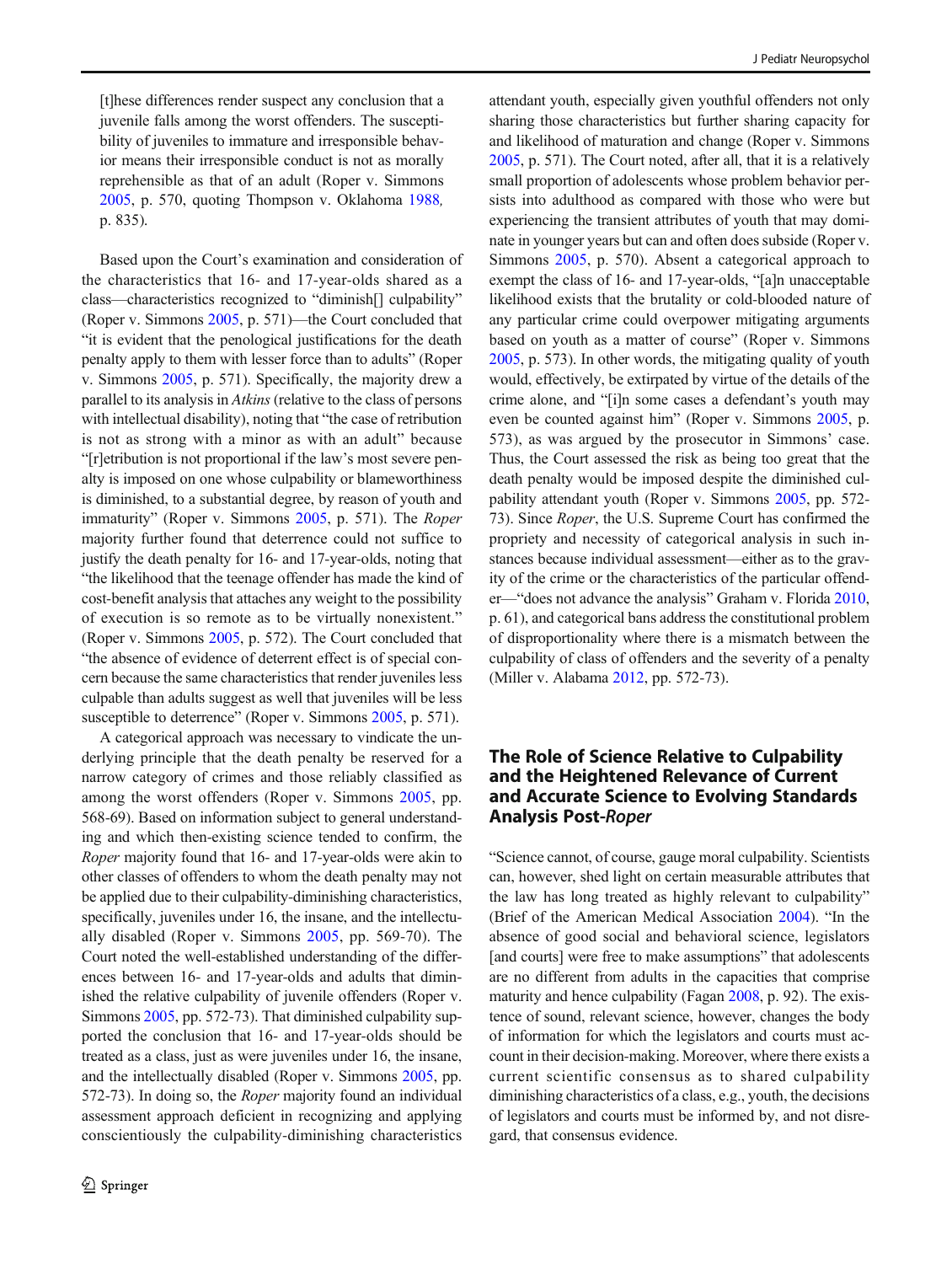In Stanford v. Kentucky, the Court explicitly rejected substituting its "belief in the scientific evidence for the society's apparent skepticism" (Stanford v. Kentucky [1989,](#page-17-0) p. 378). The Roper Court, however, provided a role for thencurrent science in the context of the second step of its Eighth Amendment proportionality analysis (bringing its own judgment to bear). In examining culpability characteristics of 16 and 17-year-olds as a class, the Roper Court noted the general lay understanding of the three categories of characteristics or signature qualities of youth that reflected diminished culpability (Roper v. Simmons [2005](#page-17-0), pp. 569-70), characterizing that understanding as information "any parent" would know (Roper v. Simmons [2005](#page-17-0), p. 569), and which was "too marked and well understood" (Roper v. Simmons [2005,](#page-17-0) pp. 572-73). Thus, the plain words used by the Roper Court to describe the culpability diminishing characteristics of 16- and 17-year-olds communicated general agreement ("as any parent knows" and "too marked and well understood") based on lay understanding. The Court noted that in Thompson it had similarly "recognized the import of these characteristics with respect to juveniles under 16, and relied on them" (Roper v. Simmons [2005,](#page-17-0) p. 570). The Court then correlated those characteristics with the science and studies presented to it by Simmons and amici, which it said "tend to confirm" the general lay understanding (Roper v. Simmons [2005,](#page-17-0) p. 569). Thus, the Roper Court relied on then-current science to confirm what it deemed well understood: 16- and 17-year-olds as a class were of diminished culpability (Roper v. Simmons [2005,](#page-17-0) p. 571). Finally, the Roper Court again looked to the science to confirm that the decision prohibiting the death penalty for 16- and 17-year-olds was to be categorical rather than one based on individual assessment. In doing so, it noted that without a categorical exemption from the death penalty, the risk that the death penalty would be imposed despite the diminished culpability attendant youth was too great, and hence would constitute a disproportionate punishment.

Nine years after Roper, the U.S. Supreme Court affirmed the importance courts relying upon current and accurate science. In Hall v. Florida—relative to intellectual disability in a capital case context—the Court explained that while a prisoner's intellectual disability may not change, the medical standards used to assess that disability constantly evolve as the scientific community's understanding grows. The Hall Court contrasted its reliance on "the most recent (and still current) versions" of leading diagnostic manuals with the Florida court's disregard of established medical practice through its outdated (and sole) reliance on an IQ as final and conclusive evidence of a defendant's intellectual capacity (Hall v. Florida [2014,](#page-16-0) pp. 712-13). As the Court later described, the holding in Hall made clear that "[e]ven if the views of medical experts do not 'dictate' a court's intellectual-disability determination," the court's "determination must be informed by the medical community's diagnostic framework" (Moore v. Texas [2017,](#page-17-0) p. 1048).

In 2017, the U.S. Supreme Court more explicitly cautioned state and federal courts against diminishing the force of and/or disregarding current medical standards or the medical community's consensus (Moore v. Texas [2017,](#page-17-0) p. 1049), noting that those current standards "[r]eflect improved under-standing over time" (Moore v. Texas [2017](#page-17-0), p. 1053). Moore I—also relative to intellectual disability in a capital case context—arose from the Texas appeal court's adherence to superseded medical and other non-clinical standards (courtcreated "Briseno factors"). The Court noted that Texas could not,

satisfactorily explain why it applies current medical standards for diagnosing intellectual disability in other contexts, yet clings to superseded standards when an individual's life is at stake (Moore v. Texas [2017](#page-17-0), p. 1052).

State and federal courts should recognize their limited scientific knowledge and must not diminish the force of and/or disregard current medical standards or the medical community's consensus because while "[s]tates have some flexibility" they do not have "unfettered discretion" (Moore v. Texas [2017,](#page-17-0) p. 1053). If states were to have complete autonomy to define intellectual disability, the protections embodied in Atkins—prohibiting capital punishment for those with intellectual disability—could become a nullity, and the Eighth Amendment's protection of human dignity would not become a reality (Moore v. Texas [2017](#page-17-0), p. 1053). Thus, the "medical community's current standards supply one constraint on States' leeway in this area" (Moore v. Texas [2017](#page-17-0), p. 1053). According to the Moore I Court, the Texas appeals court failed to adequately inform itself of the medical community's current diagnostic framework when it applied the superseded medical and non-clinical (court-created) standards (Moore v. Texas [2017](#page-17-0), p. 1053). The Texas court's adoption and use of those standards—not being aligned with the medical community's information—created an unacceptable risk that persons with intellectual disability would be sentenced to death and executed (Moore v. Texas [2017](#page-17-0), p. 1051). Two years later, the U.S. Supreme Court affirmed its commitment to prevailing medical practice and the scientific community's diagnostic framework over "lay perceptions" and "lay stereotypes" (Moore v. Texas [2019](#page-17-0), p. 669). The Court again reversed the Texas appeal court's finding that Moore was not intellectually disabled, concluding that,

[w]e have found in its opinion too many instances in which, with small variations, it repeats the analysis we previously found wanting, and these same parts are critical to its ultimate conclusion (Moore v. Texas [2019,](#page-17-0) p. 670).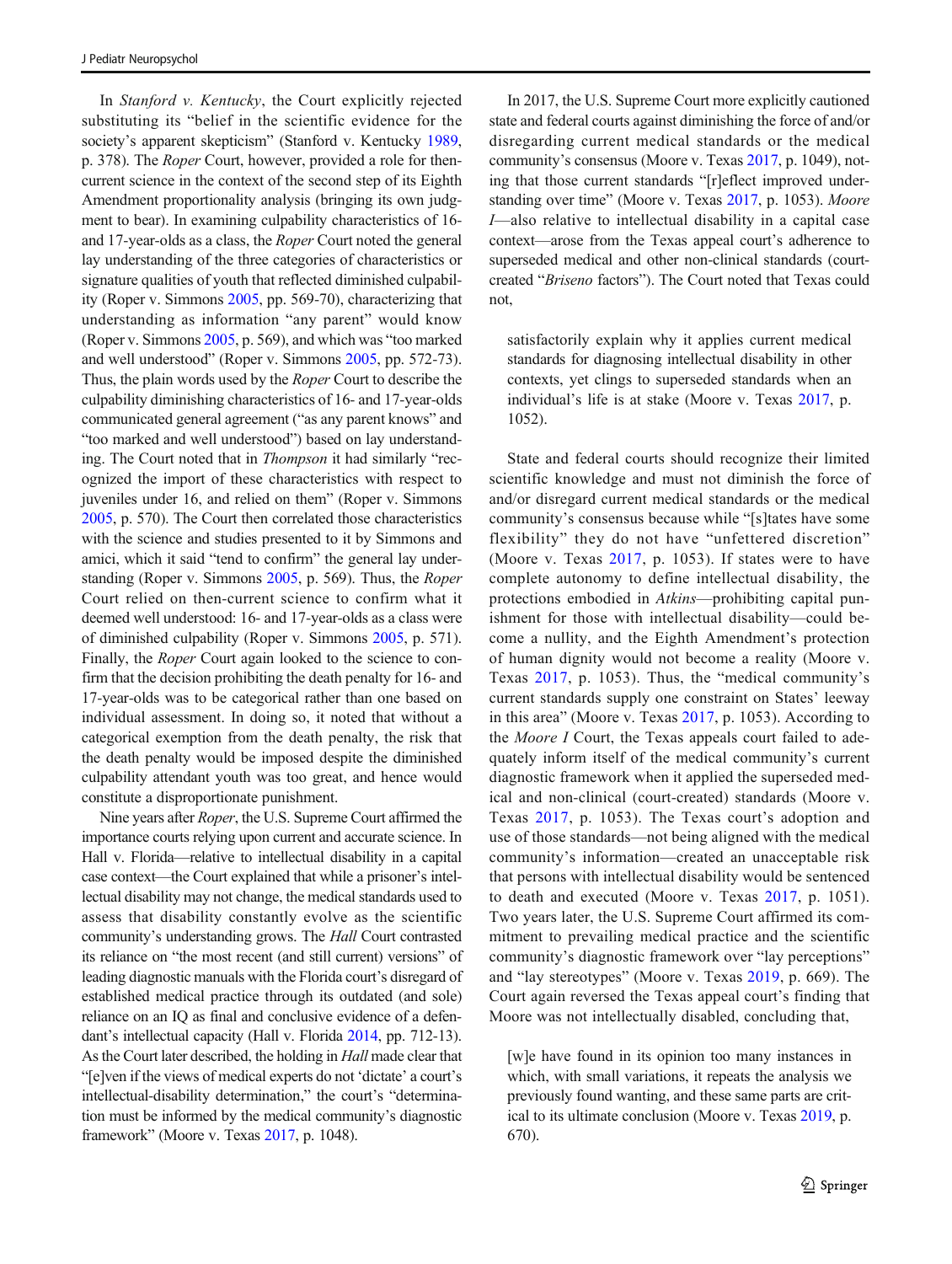The Texas appeals court's actions (rather than its words) demonstrated that the court-created factors continued to "pervasively infect the appeals courts' analysis" (Moore v. Texas [2019,](#page-17-0) pp. 670-72). The Moore II Court directed Texas courts not continue to elevate lay stereotypes over prevailing medical practice and the scientific community's diagnostic framework (Moore v. Texas [2019](#page-17-0), p. 672).

In summary, as of Roper, the science tended to confirm the Court's own and society's general understanding. Since Roper, the U.S. Supreme Court has consistently recognized, been informed by, and applied the ever-growing body of current research in science and social science identifying and addressing the culpability-diminishing attributes of youth (Miller v. Alabama [2012](#page-16-0), p. 471, citing Graham v. Florida [2010,](#page-16-0) p. 68). Indeed, the Court has observed that the "evidence presented to us in these cases indicates that the science and social science supporting *Roper's* and *Graham's* conclusions have become even stronger" (Miller v. Alabama [2012,](#page-16-0) p. 472 n.5). The Court's descriptions of the science and social science it recognized and by which it was informed—"numerous studies," "it is increasingly clear," and "body of research"—make clear that science does not extend to that which is isolated and/or on the fringes. Rather, it extends to science and social science which is sound and methodologically reliable, constitute standards, and reflect consensus. Thus, as collective judgment within the scientific community approaches consensus (or established standards), the Court has emphasized the need that judicial determinations be informed by and accurately take into account that scientific consensus evidence in Eighth Amendment evolving standards determinations. In contrast, to the extent that the science is not sound, methodologically reliable, and reflecting consensus, courts remain free to disregard and/or afford that science lesser weight.

The significance of this is clear. The courts must look to the scientific community's current standards and/or consensus to assist in their determination whether the penological goals of the death penalty are measurably served by imposing it on a particular class of individuals. In making that assessment, courts look to the scientific community's understanding of the shared, signature characteristics of those within the class, and determine whether there exists a mismatch between class culpability and the severity of the death penalty. Absent presentation of evidence of scientific standards and/or consensus—and consistent accompanying narrative—courts are deprived of current and accurate understanding of shared characteristics bearing on culpability, limiting their ability to assess the existence of any mismatch, and distorting judicial determinations. Moreover, failure to present evidence of scientific consensus engenders confusion in both the process and the substantive evidence relied upon in any judicial (or legislative) determination of the issues, creating opportunity for, and the likelihood of, judgments inapposite to scientific standards and/or consensus.

#### What Roper Did Not Decide

As noted, "[i]n Roper, the Court tailored its analysis of juvenile characteristics to the specific question whether juvenile offenders could constitutionally be subject to capital punishment" (Graham v. Florida, 560 U.S. at 89 (Roberts, C.J., concurring in the judgment)). Thus, the question at issue in Roper and as briefed by the parties did not address capital punishment as to the late adolescent class, specifically, those 18, 19, and/or 20 years at the time of the commission of the crimes. Similarly, the Roper Court was presented with neither objective indicia of societal standards nor scientific evidence relative to those within the late adolescent class, much less evidence of scientific consensus relative to that class. Despite the precise question before the Roper Court—capital punishment for 16- and 17-year-olds—the predominant majority of the lower courts currently deny claims to extend application of the Roper analytical framework to current objective indicia and science to the late adolescent class. Those courts do so based on a misinterpretation of the facts presented and issue decided in Roper, denying based on a belief that Roper made a decision to limit the age-based prohibition against capital punishment to offenders under 18, decided against a prohibition for those 18 and older, and/or that the issue of application of the Roper framework to the late adolescent class should be considered only by the U.S. Supreme Court (see, e.g., State v. Garcell [2009](#page-17-0), pp. 645-46; Mitchell v. State, [2010](#page-17-0); Schoenwetter v. State [2014](#page-17-0), p. 561; United States v. Tsarnaev [2020,](#page-17-0) pp. 96-97; and Hairston v. State [2020](#page-16-0), slip op. p. 9). That the predominant majority of the lower courts hold along these lines, however, does not demonstrate the correctness of their rulings (see, e.g., Chaidez v. United States [2013,](#page-16-0) pp. 350-51 (noting that near unanimity in the lower courts on an issue does not equate to the correctness of those lower rulings)), nor does it reflect current societal standards and current scientific consensus.

Given that all of the Court's Roper opinions—majority, concurrences, and dissents—relied on and utilized data circa 2003-2005, neither in Roper nor in any other case has the U.S. Supreme Court directly addressed whether, as of 2021 (and based on the scientific evidence and current objective indicia of society's standards regarding late adolescence), national consensus exists against capital punishment for the late adolescent class. Neither in Roper nor in any other case, has the U.S. Supreme Court addressed whether those in the late adolescent class possess (or do not possess) diminished culpability and/or whether the penological goals of retribution and deterrence are or are not measurably served by imposing and carrying out the death penalty on that class. Similarly, neither in Roper nor in any other case has the U.S. Supreme Court addressed whether there is a mismatch between culpability factors and the penological goals of capital punishment relative to the late adolescent class. If that mismatch exists, no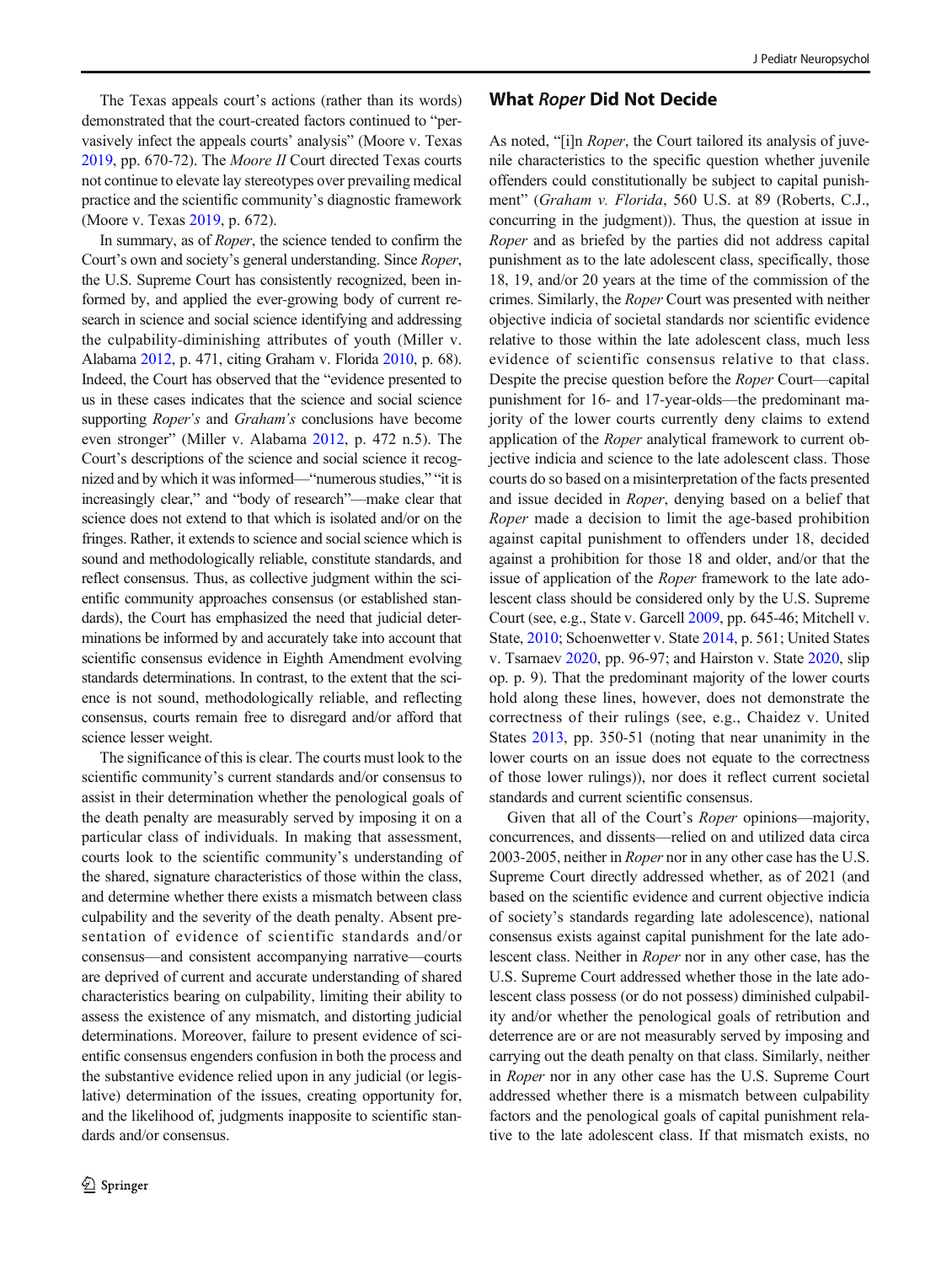court has determined that there is or is not a need for the exemption of those in the late adolescent class from capital punishment. Moreover, neither in Roper nor in any other case has the U.S. Supreme Court addressed whether a rational basis exists to deny those within the late adolescent class the constitutional protections Roper afforded the class of 16- and 17 year-olds. No justice of the Court has asserted these issues already decided.

#### Current Objective Indicia of Societal Standards Demonstrate a Consistency of Direction of Change—If Not Consensus—Disfavoring Capital Punishment for the Late Adolescent Class

Application of the U.S. Supreme Court's analytical framework to current objective indicia strongly supports the conclusion that current societal consensus favors a ban on the death penalty for 18-, 19-, and 20-year-olds. "[O]bjective indicia of society's standards [are] expressed in legislative enactments and state practice" (Roper v. Simmons [2005,](#page-17-0) p. 563), and reflect the public attitude as a whole towards imposition of the death penalty for those in the late adolescent class (Cf., Gregg v. Georgia [1976](#page-16-0), p. 173). Given that "a State's decision to bar the death penalty altogether of necessity demonstrates a judgment that the death penalty is inappropriate for all offenders, including [late adolescents]" (Cf., Roper v. Simmons [2005,](#page-17-0) p. 574), the objective indica reflect that there are now 22 states that have "rejected the death penalty altogether"  $(Cf, Roper v. Simmons 2005, p. 564)$  $(Cf, Roper v. Simmons 2005, p. 564)$  $(Cf, Roper v. Simmons 2005, p. 564)$ . This represents the largest number of abolition states in over 100 years (Death Penalty Information Center [2021](#page-16-0)) and ten more than at the time of Roper. Additionally, as of 2021, there are three states with execution moratoria, specifically, Oregon, Pennsylvania, and California, whose combined post-Furman number of executions of those in the late adolescent class is one execution. Given their moratoria and lack of executions in decades, U.S. Supreme Court precedent dictates that those three states fall on the abolition side of the ledger, bringing the total number of abolition states to 25 (Cf., Hall v. Florida [2014,](#page-16-0) p. 716). Table [1](#page-9-0) identifies the abolition states circa Roper, post-Roper, and by virtue of their execution moratoria.

Additionally, because the acceptability of the death penalty is measured not by its availability but by its use (Furman v. Georgia [1972](#page-16-0), Brennan, J., concurring), and consistent with the U.S. Supreme Court's treatment of similar indicia, eleven of the 25 states that legislatively and/or constitutionally authorize the death penalty, including for late adolescents, "should not be treated as if they have expressed the view that

the [execution of those within the late adolescent class] is appropriate" solely by virtue of the authorizing legislation (Cf., Graham v. Florida [2010,](#page-16-0) p. 67). Specifically, there is little need to pursue legislation barring the execution of those within the late adolescent class in eight of those 25 states as none of those states has executed anyone in the late adolescent class in nearly 50 years. Further, five of those states have not executed anyone within the late adolescent class in the past twenty years. Table [2](#page-9-0) identifies those states.

No support for capital punishment of those in the late adolescent class can be inferred from the legislative inertia within those states as they have not had any reason to legislate against late adolescent executions which have not occurred (Cf., Atkins v. Virginia [2002](#page-16-0), p. 316). Based on this objective analysis—applying the framework and using types and comparisons of indicia relied upon by the U.S. Supreme Court— 36 states fall on the side of the ledger opposing and/or not supporting execution of those within the late adolescent class. In contrast, only fourteen states are not opposed to such a punishment of the late adolescent class. Thus, consistency of the direction of change among American society as a whole disfavors capital punishment for those in the late adolescent class.

The behavior of juries is another metric relative to the acceptability of capital punishment in current American society (Thompson v. Oklahoma [1988](#page-17-0), p. 831). Of a total of approximately 390 prisoners currently under sentence of death for crimes committed when they were 18, 19, or 20 years of age, four states—Alabama, California, Florida, and Texas account for 235 of those prisoners, or approximately 60%. Indeed, the vast majority of death sentences imposed on late adolescents since Roper has been concentrated in four states: Alabama, California, Florida, and Texas. As Table [3](#page-10-0) demonstrates, those states accounted for 83 of the 134 total death sentences imposed on the late adolescent class post-Roper, while the remaining 51 death sentences imposed on late adolescents post-Roper were sparsely distributed among nineteen jurisdictions.

Similarly informing the consideration whether capital punishment is regarded as unacceptable and/or disfavored in our society, are the number of executions within the class (Kennedy v. Louisiana [2008](#page-16-0), p. 433). As of 2021, post-Roper executions of late adolescents (pursuant to death sentences imposed pre-Roper) were concentrated in four states, specifically, Alabama, Georgia, Ohio, and Texas. As Table [4](#page-10-0) demonstrates, those four states accounted for 85 of the 109 late adolescent executions, with the remaining 24 executions carried out in eleven states. One cannot rationally nor objectively conclude that those four states constitute a consensus of modern American society as a whole, reflecting societal standards of the combined sovereign states.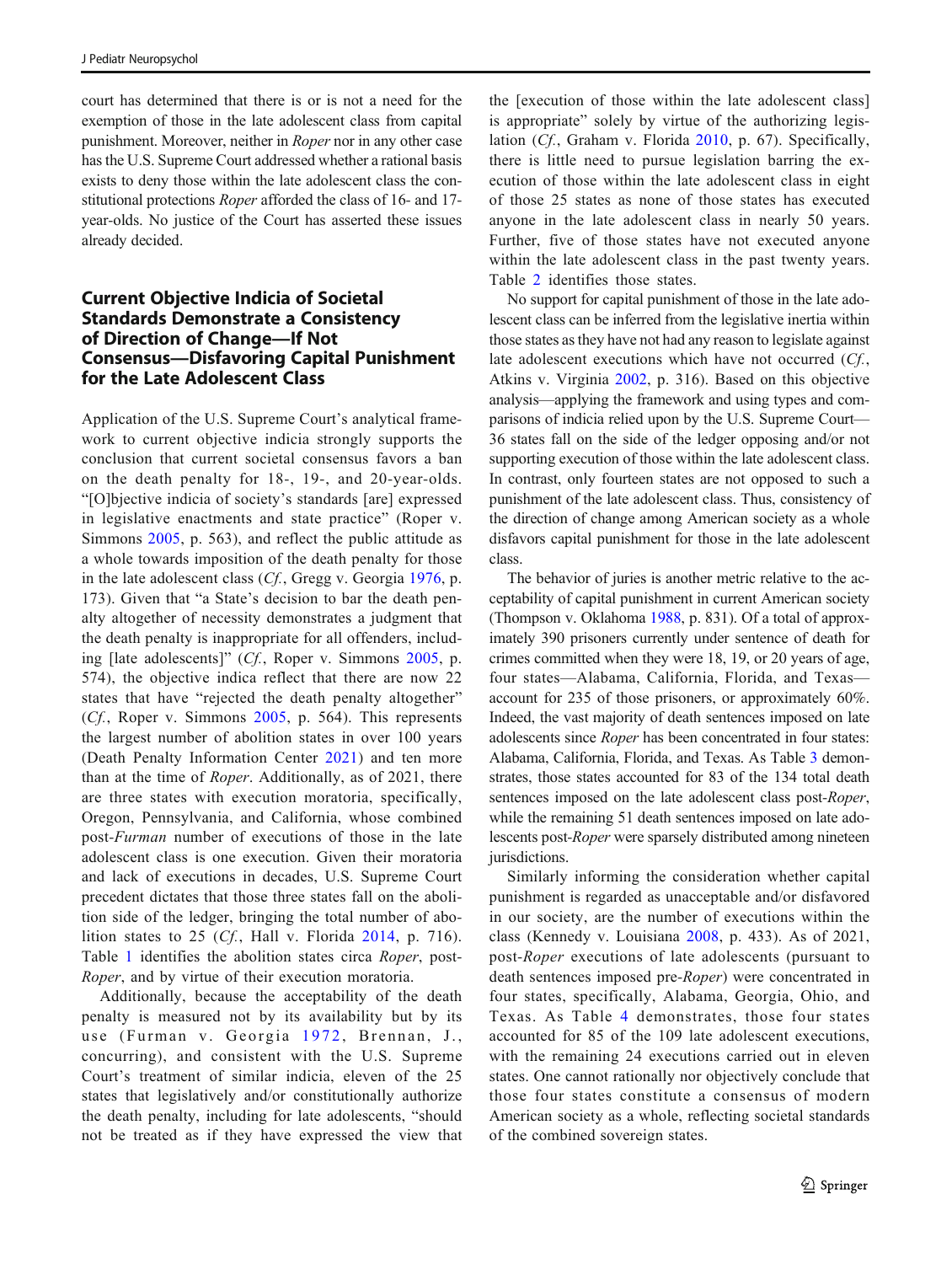<span id="page-9-0"></span>Table 1 Abolition states circa Roper, post-Roper, and by virtue of their execution moratoria

| Abolition states circa<br>Roper | States abolishing the death penalty<br>since Roper | States counted as abolition states due to<br>execution moratoria |
|---------------------------------|----------------------------------------------------|------------------------------------------------------------------|
| Alaska                          | New York (2007)                                    | Oregon $(2011)$                                                  |
| Hawaii                          | New Jersey $(2007)$                                | Pennsylvania (2015)                                              |
| Iowa                            | New Mexico (2009)                                  | California (2019)                                                |
| Maine                           | Illinois $(2011)$                                  |                                                                  |
| Massachusetts                   | Connecticut (2012)                                 |                                                                  |
| Michigan                        | Maryland (2013)                                    |                                                                  |
| Minnesota                       | Delaware (2016)                                    |                                                                  |
| North Dakota                    | Washington (2018)                                  |                                                                  |
| Rhode Island                    | New Hampshire (2019)                               |                                                                  |
| Vermont                         | Colorado (2020)                                    |                                                                  |
| West Virginia                   |                                                    |                                                                  |
| Wisconsin                       |                                                    |                                                                  |

At the time of Roper, the twelve states noted in the left-hand column, above, rejected the death penalty altogether. Since Roper, the ten states noted in the middle column, above, have abolished the death penalty. Added to the combined 22 states that have rejected the death penalty altogether are three states with execution moratoria, for a combined 25 states on the abolition side of the ledger. Notably, in 2021, legislation to abolish the death penalty was introduced in the states of Virginia and South Dakota

Confirming the existence of national consensus disfavoring capital punishment for the late adolescent class, the evidence against that punishment for 18-, 19-, and 20-year-olds is similar, and in some respects parallel to or exceeds, that which the U.S. Supreme Court held sufficient to demonstrate a national consensus against the death penalty for the intellectually disabled (Atkins v. Virginia [2002,](#page-16-0) pp. 313-15), 16- and 17-yearolds (Roper v. Simmons [2005](#page-17-0), p. 564), and nonhomicide juvenile offenders (Graham v. Florida [2010,](#page-16-0) p. 62). Specifically, underlying the 2002 decision relative to those within the class of intellectually disabled, the then-current record before the Atkins Court demonstrated that 30 states prohibited the death penalty for the intellectually disabled, specifically, 12 states had abandoned the death penalty altogether, and 18 states maintained the death penalty but excluded from its reach the intellectually disabled. Based upon similar analysis, underlying the 2005 decision relative to the class of 16- and 17-yearolds, the then-current record before the Roper Court demonstrated that "30 States prohibit the juvenile death penalty, comprising 12 that have rejected the death penalty altogether and 18 that maintain it but, by express provision or judicial interpretation, exclude juveniles from its reach" (Roper v. Simmons [2005](#page-17-0), p. 564). Similarly, underlying the 2010 decision relative to those within the class of nonhomicide juvenile offenders, the then-current record before the Graham Court revealed that 37 states permitted sentences of life without parole for nonhomicide juvenile offenders, with the Court emphasizing, however, the small number of states responsible for

Table 2 States which have not executed anyone within the late adolescent class in the past twenty years

| States not executing a prisoner within the late adolescent<br>class in approximately 50 years | States not executing a prisoner within the late<br>adolescent class in the last 20 years |
|-----------------------------------------------------------------------------------------------|------------------------------------------------------------------------------------------|
| Idaho                                                                                         | Arizona                                                                                  |
| Kansas                                                                                        | Louisiana                                                                                |
| Kentucky                                                                                      | <b>Nebraska</b>                                                                          |
| Montana                                                                                       | Nevada                                                                                   |
| Tennessee                                                                                     | Utah                                                                                     |
| Wyoming                                                                                       | California <sup>†</sup>                                                                  |
| Oregon <sup><math>\dagger</math></sup>                                                        |                                                                                          |
| Pennsylvania <sup>†</sup>                                                                     |                                                                                          |

States falling on the abolition side of the ledger by virtue of lack of recency in late adolescent class executions

† Oregon, Pennsylvania, and California are already included in the tally of abolition states given their formal execution moratoria status. Thus, to avoid double-counting, they are excluded from the counting of states based on lack of recency in late adolescent class executions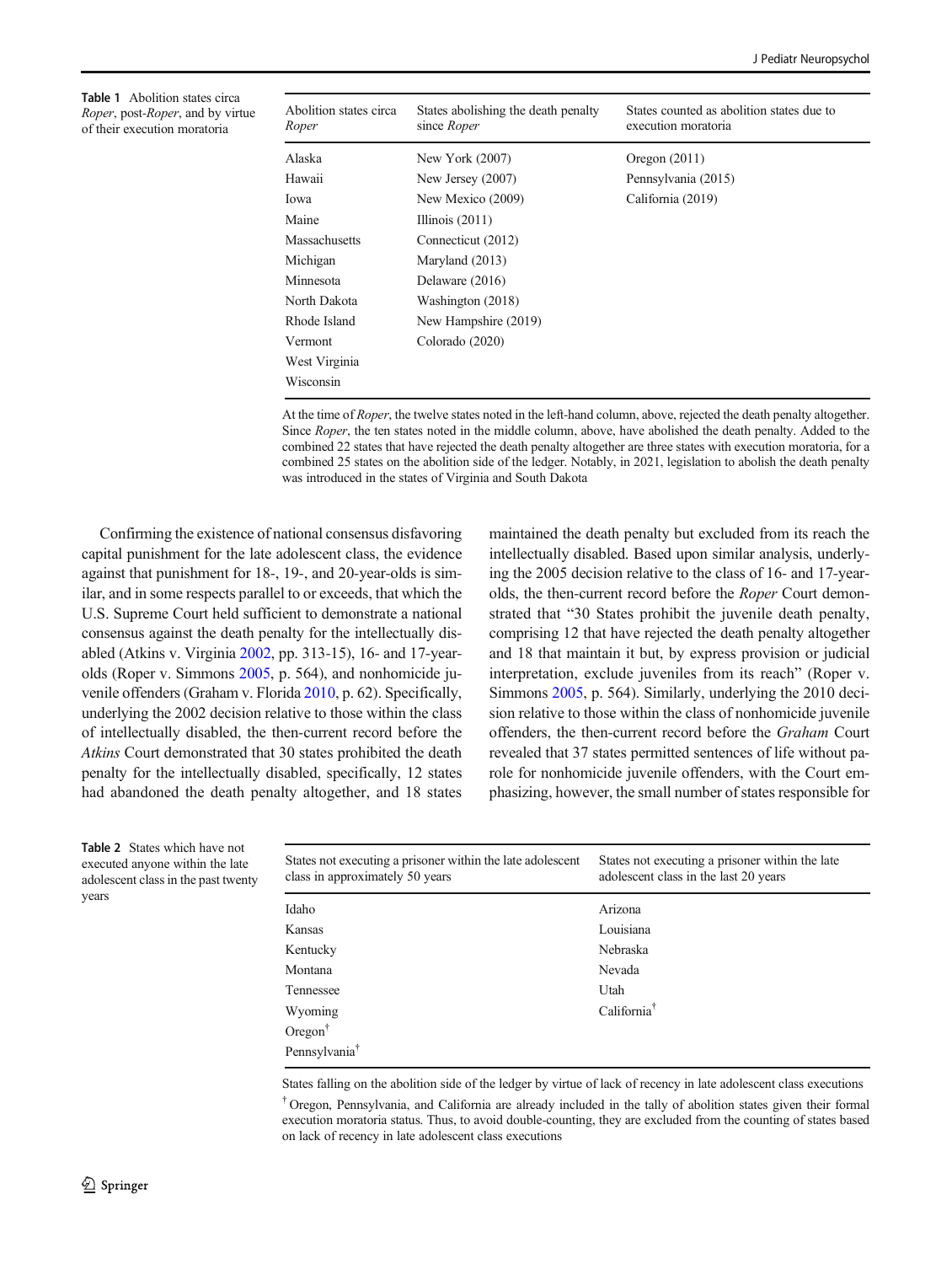<span id="page-10-0"></span>Table 3 Total death sentences imposed on the late adolescent class post-Roper and on late adolescents post-Roper which were sparsely distributed among nineteen jurisdictions

| States imposing death sentences on prisoners within the late adolescent<br>class post-Roper | Relevant death sentences imposed<br>post-Roper |
|---------------------------------------------------------------------------------------------|------------------------------------------------|
| Alabama                                                                                     | 17                                             |
| Arizona                                                                                     | 5                                              |
| Arkansas                                                                                    | 1                                              |
| California                                                                                  | 31                                             |
| Colorado                                                                                    | $\overline{2}$                                 |
| Connecticut                                                                                 | $\mathfrak{2}$                                 |
| Federal Jurisdiction                                                                        | 6                                              |
| Florida                                                                                     | 20                                             |
| Georgia                                                                                     | $\overline{2}$                                 |
| Kentucky                                                                                    | 1                                              |
| Louisiana                                                                                   | $\overline{2}$                                 |
| Missouri                                                                                    | 1                                              |
| Mississippi                                                                                 | 1                                              |
| Nevada                                                                                      | 3                                              |
| North Carolina                                                                              | 6                                              |
| Ohio                                                                                        | 5                                              |
| Oklahoma                                                                                    | 5                                              |
| Oregon                                                                                      | 1                                              |
| Pennsylvania                                                                                | 5                                              |
| Tennessee                                                                                   | 1                                              |
| Texas                                                                                       | 15                                             |
| Virginia                                                                                    | 1                                              |
| Washington                                                                                  | 1                                              |

Data taken from Guzek v. Kelly, [2019](#page-16-0)

Table 4 Late adolescent executions, with the remaining 24 executions carried out in eleven states

| States executing prisoners within the late adolescent class post-<br>Roper | Relevant executions carried out post-<br>Roper |
|----------------------------------------------------------------------------|------------------------------------------------|
| Alabama                                                                    | 8                                              |
| Arkansas                                                                   |                                                |
| Delaware                                                                   | 1                                              |
| Federal Jurisdiction                                                       | 2                                              |
| Florida                                                                    | 3                                              |
| Georgia                                                                    | 11                                             |
| Indiana                                                                    | 3                                              |
| Missouri                                                                   |                                                |
| Mississippi                                                                | $\overline{2}$                                 |
| North Carolina                                                             |                                                |
| Ohio                                                                       | 8                                              |
| Oklahoma                                                                   | 5                                              |
| South Carolina                                                             |                                                |
| South Dakota                                                               | 1                                              |
| Texas                                                                      | 58                                             |
| Virginia                                                                   | 5                                              |

Data taken from Guzek v. Kelly, [2019](#page-16-0)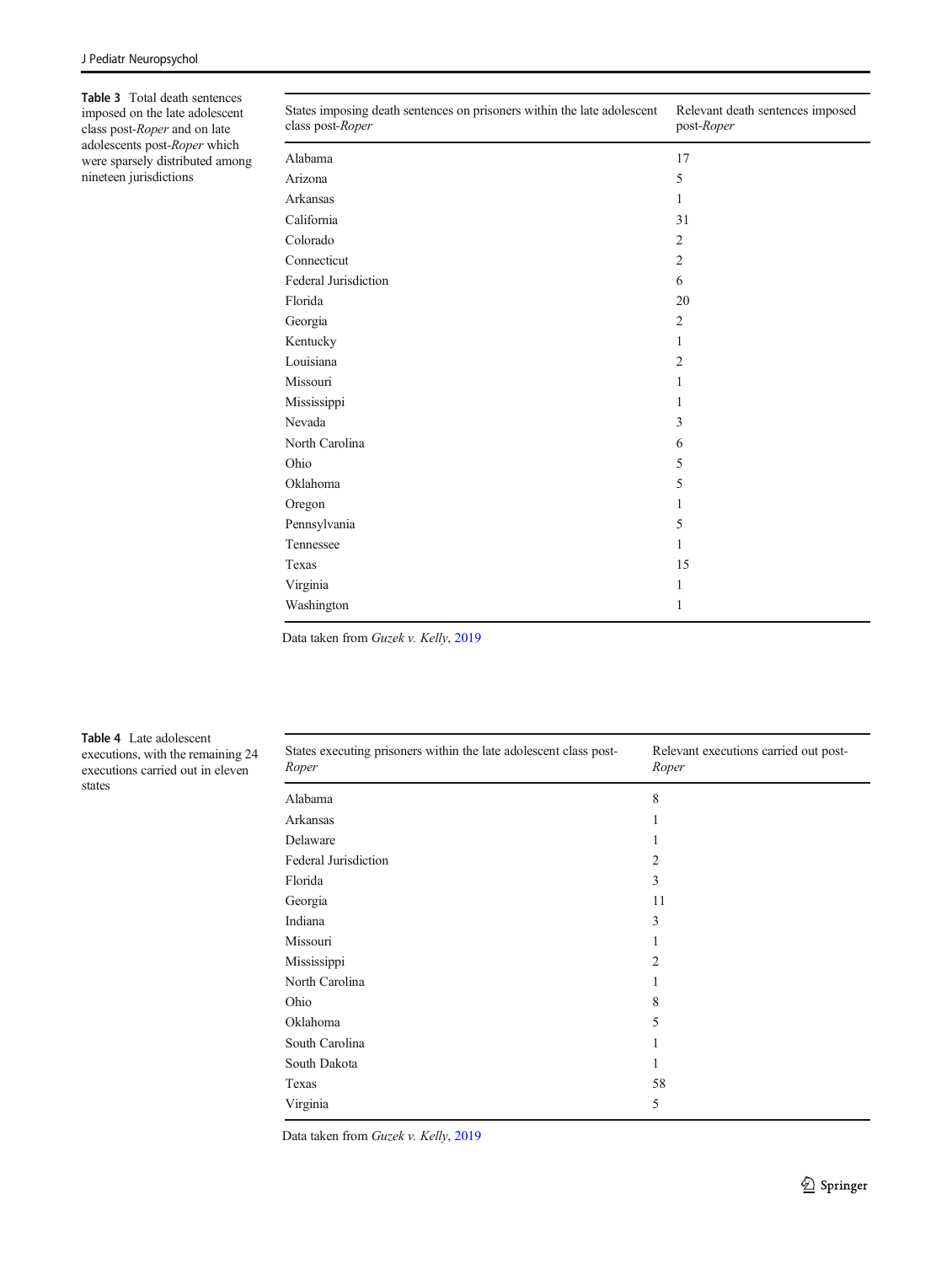the majority of such sentences (Graham v. Florida [2010,](#page-16-0) p. 64). Finally, as demonstrated by the U.S. Supreme Court's categorical exemption analysis, the evidence as to current societal consensus may be supplemented and/or confirmed by the "consistent direction of the change" disfavoring capital punishment of 18-, 19-, and 20-year-olds (Cf., Roper v. Simmons [2005,](#page-17-0) p. 566, noting use of consistency of direction of change). In short, and as demonstrated by objective indicia of societal standards as a whole, there is now a national consensus against imposing the death penalty on the late adolescent class.

In addition to legislative and state practice indicia relative to the sentencing practice, another indication of societal standards relative to classes of youth, stemming from their peculiar vulnerability, and their inability to make critical decisions in an informed, mature manner, are limitations on their rights and privileges (Bellotti v. Baird [1979](#page-16-0), p. 634). The Roper Court noted that "[t]he reason why juveniles are not trusted with the privileges and responsibilities of an adult also explain why their irresponsible conduct is not as morally reprehensible as that of an adult" (Roper v. Simmons [2005,](#page-17-0) p. 561). It specifically recognized that, "almost every State prohibits those under 18 years of age from voting, serving on juries, or marrying without parental consent" (Roper v. Simmons [2005](#page-17-0), p. 569). The Court relied upon those observations in concluding that the "age of 18 is the point where society draws the line for many purposes between childhood and adulthood" (Roper v. Simmons [2005,](#page-17-0) p. 569), and against that backdrop concluded that 18 is "the age at which the line for death-eligibility ought to rest" (Roper v. Simmons [2005](#page-17-0), p. 574). Just as the Roper Court noted the different legislative and regulatory treatment of 16- and 17 year-olds given their comparative immaturity and irresponsibility, current societal line-drawing reflects a shift upwards since Roper, extending through the late adolescent years given their comparative immaturity and irresponsibility as well as their peculiar vulnerability.

In recognizing evolving standards of decency, the U.S. Supreme Court has embraced the adage that society changes and knowledge accumulates (Graham v. Florida [2010,](#page-16-0) p. 85). Society has changed and knowledge has accumulated in the 16 years since Roper was decided (the same time period between the 1989 denial of a categorical exemption for the 16- and 17 year-old class in Stanford v. Kentucky's and Roper's 2005 grant of a categorical exemption for the same class). Reflecting advancements in the scientific understanding of the brain and behavioral development characteristics of all adolescents including late adolescents—and consistent with the proposition that society should place limitations on opportunities for immature judgment commensurate with youth to have harmful con-sequences (Steinberg [2019](#page-17-0)), state and federal legislatures and regulators have created and implemented greater restrictions on and protections for late adolescents in a wide array of contexts. The legislation and regulations are categorical; they do not use

an individualized assessment approach that might permit an individual below the designated age to engage in the prohibited behavior. These indicia of society's standards—state and federal limitations on opportunities for immature judgment (commensurate with youth) to have harmful consequences, and greater restrictions on and protections for late adolescents, in a wide array of contexts—necessitate that the line of demarcation for death-eligibility be redrawn to exclude those 18, 19, and 20 years of age, so as to ensure categorically that there is no longer a mismatch between the diminished culpability of those within the late adolescent class and the irrevocable severity of the death penalty. For more detailed analysis of state and federal legislative and regulatory enactments demonstrating the consistency of the direction of change in favor of protecting the late adolescent class (and/or protecting society as a whole against their vulnerabilities) given the brain and behavioral development characteristics of the late adolescent class, see Meggitt within this issue.

The existence of a national consensus disfavoring capital punishment for those in the late adolescent class is similarly confirmed by the positions of respected organizations, including those of the American Bar Association (ABA). In 2018, the ABA House of Delegates adopted Resolution 111, urging "each jurisdiction that imposes capital punishment to prohibit the imposition of a death sentence on or execution of any individual who was 21 years old or younger at the time of the offense." The organization did so, asserting the necessity of a categorical exemption given "the overwhelming legal, scientific, and societal changes of the last three decades" (American Bar Association [2018,](#page-16-0) p. 3). Joining the ABA is a growing body of professional organizations with germane expertise that have adopted and/or are in the process of adopting policy statements or resolutions opposing the death penalty for 18-, 19-, and 20-year-olds. That growing body reflects even broader societal and professional consensus given its consistence with the objective indicia noted above.

Finally, polling data are additional indicia bearing upon the existence of societal consensus. According to the annual 2020 Gallup poll on Americans' attitudes on capital punishment, and confirming societal consensus disfavoring capital punishment including that punishment for the late adolescent class,

Americans'support for the death penalty continues to be lower than at any point in nearly five decades. For a fourth consecutive year, fewer than six in 10 Americans (55%) are in favor of the death penalty for convicted murderers. Death penalty support has not been lower since 1972, when 50% were in favor Gallup ([2019](#page-16-0)).

Regarding the same Gallup polling, the Death Penalty Information Center noted that "[p]ublic support for the death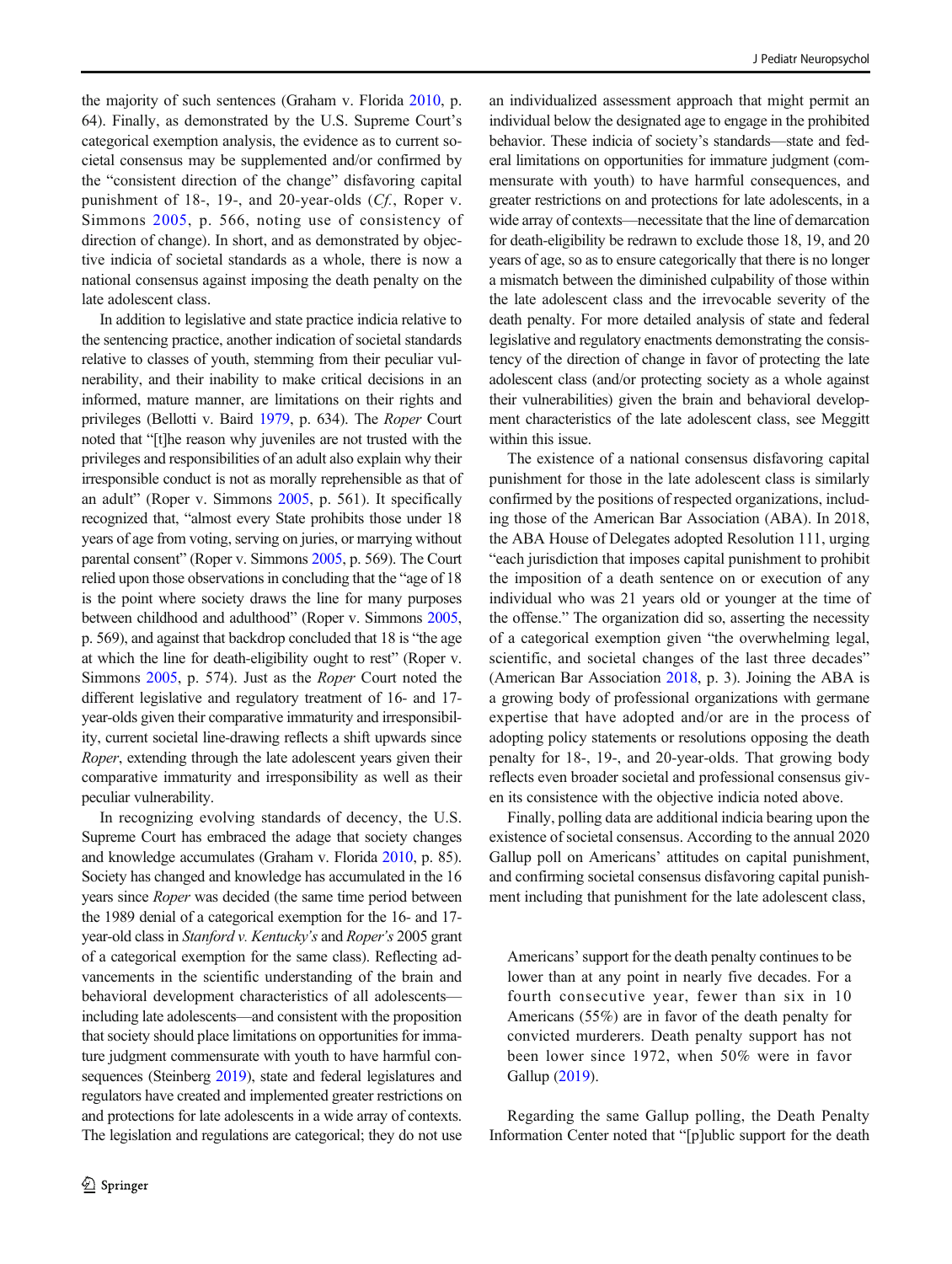penalty is at its lowest level in a half-century, with opposition higher than any time since 1966" (Death Penalty Information Center [2020\)](#page-16-0).

The objective indicia reflecting societal standards as a whole relative to capital punishment of the late adolescent class reflect American societal consensus not only opposing and/or disfavoring that punishment, but definitively demonstrating consistency of the direction of change against the imposition and carrying out of death sentences against the late adolescent class.

## As Informed by Current Science and as Compared to 17-Year-Olds, the Mismatch Between Culpability and Susceptibility to Deterrence is Materially Indistinguishable from the Mismatch Existing Relative to the Late Adolescent Class

Approximately 16 years ago, the Roper Court drew the death eligibility line at 18 years of age, finding a mismatch between the diminished culpability of 16- and 17-year-olds and the severity of the death penalty. That mismatch necessitated a categorical exemption from the death penalty for those who were 16 and 17 years of age at the time of the commission of their capital crimes. As of Roper, the U.S. Supreme Court did not have before it either a question presented regarding the death eligibility of the late adolescent class nor evidence of current societal indicia or relevant science regarding late adolescents. What does the science relative to late adolescent brain and behavioral development contribute to an understanding of culpability determinations as to that class? While the science of late adolescent brain and behavioral development is treated in more detail in other chapters within this issue, offered here is a summary of the scientific evidence presented in an October, 2019, evidentiary hearing in one capital case, Guzek v. Kelly. Transcripts from which the following summary is constructed are available from the author.

Steinberg testified to his expert opinion—about which he was "very confident"—that the three aspects of immaturity identified by the *Roper* Court apply to the late adolescent class (Guzek v. Kelly [2019,](#page-16-0) p. 65), on file with author). Steinberg also noted the legally relevant ways in which late adolescents are less mature than their older adult counterparts and concluded that "there is no scientific evidence to suggest that a meaningful psychological or neurobiological distinction can be drawn between individuals who are nearly 18 years old and those who are between 18 and 21" (Declaration of Steinberg in *Guzek v. Kelly* [2019](#page-16-0), pp. 11-18 (on file with author)). Steinberg made clear that in considering the age after which very little significant maturation in the brain occurs, no credible neuroscientist would say that brain maturation is complete by age 18 (Guzek, p. 64). Further, he testified that

there are no reputable scientists that would hold the age beyond which there isn't any more significant developmental maturation prior to the age of 21 (Guzek, p. 64).

Bigler offered Geschwind's observation that "every behavior has an anatomy" (Geschwind [1975\)](#page-16-0) as an organizing principle. Bigler's testimony included his discussion of results of a study regarding white matter maturation, which he described as reflecting a continuous slope and showing "not much difference" between a 17-year-old versus an 18- to 20-year-old (Guzek, p. 162). Given these and other consistent findings, Bigler testified that he was confident that the science cannot distinguish the areas of maturation in the brain identified in Roper as relates to a 17-year-old versus an 18-, 19-, or 20 year-old (Guzek, p. 191). Bigler agreed with Steinberg's opinions regarding brain maturation and offered his own opinion that the normal developmental trajectory of brain maturation continues through and peaks "around 20 years of age" (Guzek, p. 107). As one of many supports for that opinion, Bigler cited a 2016 study by Somerville (Somerville [2016](#page-17-0)) demonstrating maturation not reaching asymptote until after age 20; thus, the results as to 17-year-olds were not distinguishable from those of an 18-, 19-, or 20-year-olds in the areas studied—areas that were consistent with the areas at issue in Roper (Guzek, p. 182,). Bigler summarized his consensus testimony about "neuroimaging providing a window into brain structure and function," and testified to an overall consensus conclusion based on the scientific evidence, of which he was "absolutely confident," that:

…Neuroimaging reflects the neural, biological basis for behavior and cognition. There are multiple quantitative methods for scientifically measuring brain development and all show maturation extends beyond 20. Brain maturation underlies behavioral maturation. Those two go hand in hand[.]

[T]his leads me to the conclusion that empirically demonstrated, quantitative neuroimaging accurately measures brain developmental changes, which show that maturation extends to and beyond age 20 (Guzek, p. 189).

Bigler was confident of his opinion of scientific consensus as to these findings; he did not believe there exists any dispute among reputable scientists that brain maturation (in the areas he tied to the three general areas discussed in Roper) continues up to age 20 (Guzek, p. 190). And, while Bigler agreed with Steinberg's opinion that brain maturation extends into the mid-twenties, he testified that solid consensus as to extending "to and beyond age 20" "may not be as strong for that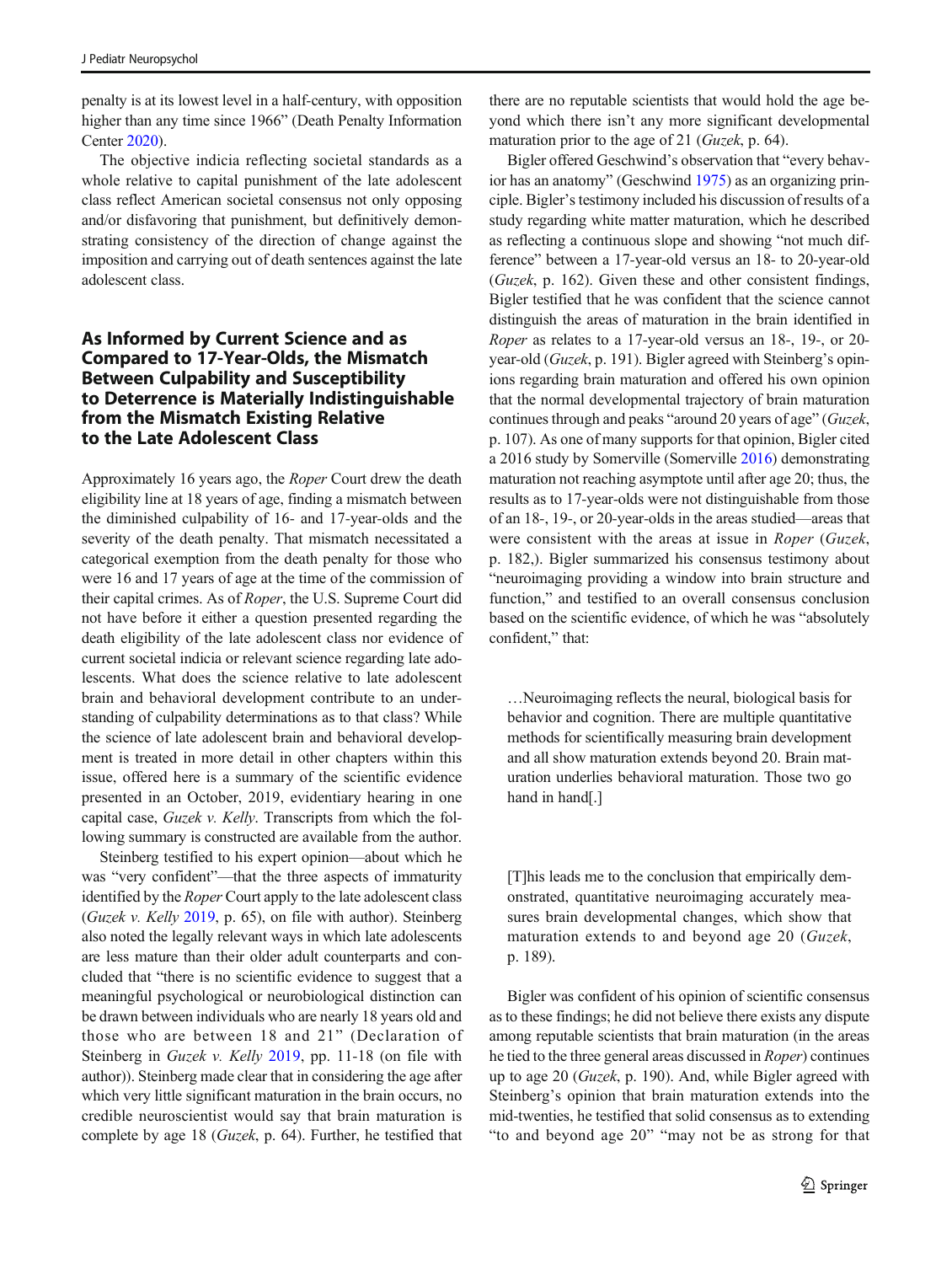extended range[,]" meaning, as one moves beyond age 20 there is less agreement among reputable scientists (Guzek, p. 190).

Gur, while recognizing that, on a continuum, there is some distinction between the 17-year-olds at issue in Roper and 18 year-olds, emphasized that in none of the areas of the brain that subserve the three general categories of characteristics cited by the *Roper* Court is the brain mature by age 18 (*Guzek*, p. 280). In providing this opinion, Gur identified several of those areas of the brain and their associated fundamental developmental processes continuing from age 17 through the early twenties: white matter and myelination, gray matter and pruning, cerebral blood flow, and intracranial volume (Guzek, p. 280). Gur agreed with Bigler's use of the observation, "every behavior has an anatomy" as a valid organizing principle. In addition to other important regions, he cited the developmental trajectory of cerebral blood flow measurements as an "area of the brain" subserving the three general categories of characteristics cited by the Roper Court, noting developmental trajectory does not stop at age 18 (Guzek, pp. 253-54). Gur emphasized that, based on the scientific literature, developmental trajectory reflects a "process continu[ ing] into the early twenties and does not stop at 18" (Guzek, p. 253). This developmental trajectory was demonstrated in the post-Roper[Philadelphia Cohort] study overseen by Gur, a study that was one of the largest longitudinal studies with findings as of the time of the October, 2019, hearing. Gur testified that the developmental trajectory of cerebral blood flow measurements, especially in the late adolescent years, is observed not only in the organ of the brain itself but also reflected in behavior (Guzek, p. 255). More specifically, and while "[a]dolescents have fullydeveloped intellectual capacities" (Guzek, p. 255), those intellectual capacities contrast with impulsivity, poor decision-making, and the other characteristics noted by the *Roper* Court, and which are tested by way of behavioral tests in conjunction with contemporaneous imaging (Guzek, pp. 255-59). Thus, the developmental trajectory of cerebral blood flow measurements as reflected in behavior provides one real-life example of the "every behavior has an anatomy" organizing principle.

Gur summarized as follows:

[T]hese are the main conclusions from the imaging and neurocognitive studies. Myelination as measured by white matter volume and integrity is confirmed as a major index of brain maturation. They also discuss the importance of axonal pruning reflected in reduced gray matter volume and increased gray matter density. And it is highlighted as reflecting neuronal maturation, and both maturation and pruning culminate in the early part of the third decade of life. Among the cortical regions, the frontal cortex, which is responsible for executive function, matures last; and, correspondingly, performance of executive control tasks shows protracted development that continues into the twenties; and that

evening out of abilities occurs during transition from childhood to adolescence, and that is followed by specialization that continues into at least 20 years (Guzek, pp. 276-77).

McCaffrey, for himself and on behalf of the American Academy of Pediatric Neuropsychology, testified that based on the science relative to the three general areas of behaviors noted by the Roper Court, there is no rational scientific basis to distinguish the typical brain development of a 17-year-old from those in the late adolescent class, an opinion about which he was "extremely" confident (Guzek, p. 508). McCaffrey additionally agreed that brain development indicates ongoing maturation of the key decision-making areas of the brain through at least 20 years of age (Guzek, p. 497). McCaffrey explained that the data reflect that 17-year-olds, in terms of, e.g., their function and brain development, results on formal neuropsychological testing, imaging, and myelination, cannot be differentiated from 18-, 19- and 20-year-olds (Guzek, p. 498). McCaffrey noted the consistency between the scientific consensus opinions offered during the October, 2019, hearing and the content in the National Institutes of Mental Health, [2011](#page-17-0) pamphlet, The Teen Brain: Still Under Construction. He cited that consistency as an indication not only as to the strength of those consensus opinions, but the great confidence one should have in those opinions given the reputation of the NIMH (Guzek, p. 499).

The testimony of Horton focused on executive functioning. Horton explained that executive functioning is a construct subserving the three general areas of characteristics identified and described by the Roper Court (Guzek, p. 416). As reflected in functional neuropsychological test results drawn from peer-reviewed studies, Horton described executive functions as those associated with control of transient rashness, proclivity for risk-taking, the will and the ability to assess consequences (especially long-term consequences), and the ability to change fundamentally the outward expression of one's so-called character, including the ability to resist improper social and peer influences (Declaration of [Horton](#page-16-0) in Guzek v. Kelly [2019](#page-16-0), p. 39) (on file with author). In short, he characterized it as the ability to think about adult consequences and use feedback in rational decision making, all of which are related to having a mature brain" (Guzek, pp. 408-09). Horton pointed out that a number of brain systems have to work together to perform decision-making (Guzek, pp. 407- 08), and the brain networks that underlie executive functioning subserve it (Guzek, p. 418). Ultimately, Horton provided a consensus opinion, based on peer-reviewed scientific literature relative to executive functioning, that the developmental trajectory of executive functioning follows the maturational trajectory of the brain (Guzek, p. 419), and that "brain maturation does not complete until sometime after the age of 20 years" (Guzek, pp. 408-09).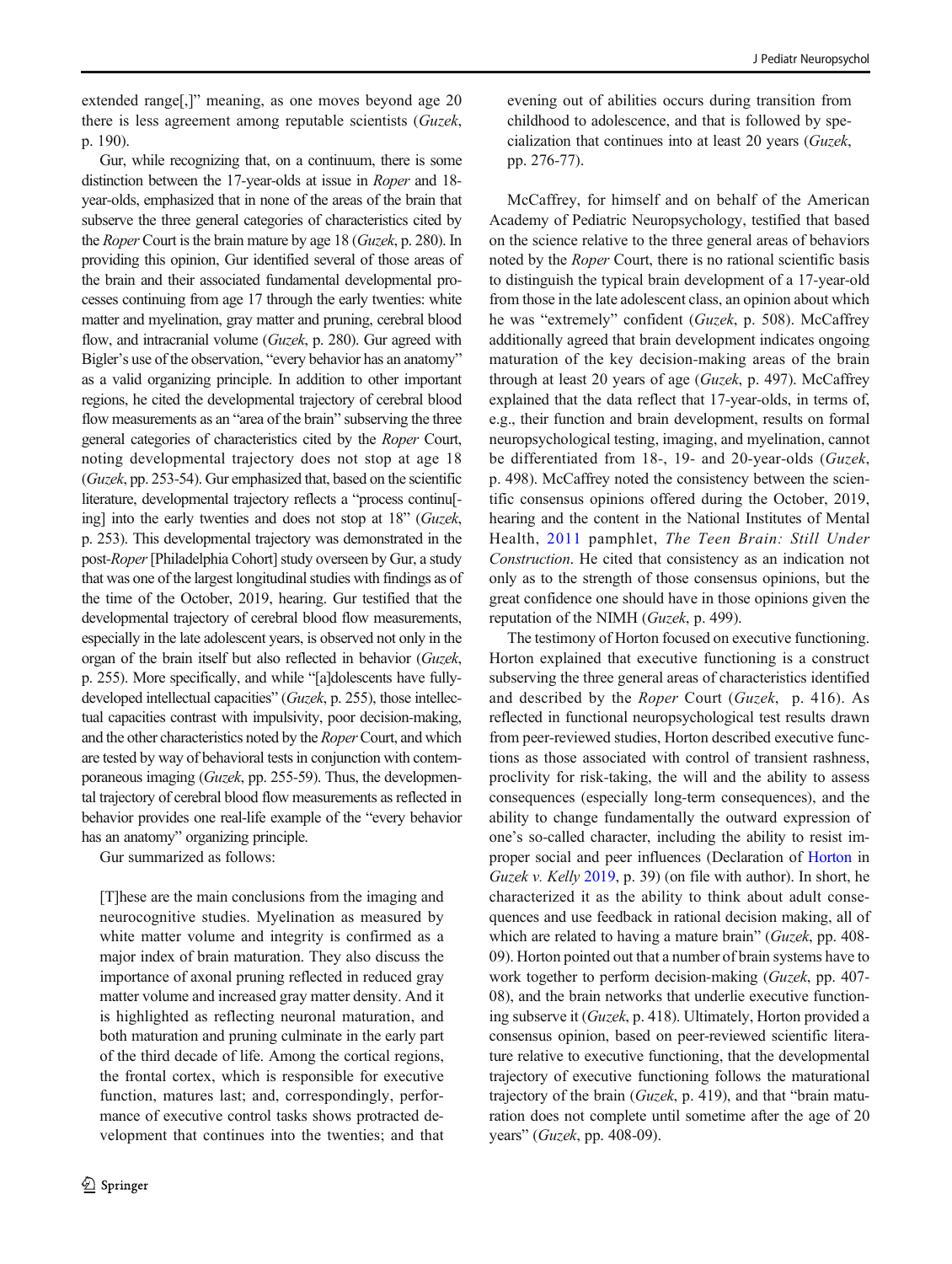Given the foregoing, there is scientific consensus that the brains of those within the late adolescent class are not fully developed, structurally and developmentally—especially in the areas of the brain associated with self-control and selfregulation including impulsivity and risky decision-making, considering and responding to peer pressure, and in solidifying character formation—until at least 20 years of age. Additionally, there is a scientific consensus that the structural and developmental maturity of the brains of those in the late adolescent class is materially indistinguishable from that of 17-year-olds as a class in the regions or systems of the brain subserving the three general categories of behavioral characteristics observed and deemed relevant to culpability by the Roper Court. A court's failure to recognize these material indistinctions as between the 17- year-old class versus the late adolescent class would reflect a failure to be informed by the scientific community's standards, diminishing and diluting the science.

Just as a categorical exemption was necessary relative to the class of 16- and 17-year-olds at issue in Roper, the same holds true with respect to the late adolescent class. This is so given the same regions or systems of the brain subserving the three general areas of characteristics that the Roper Court found to diminish culpability as to 16- and 17-year-olds being materially indistinguishable from those existing in the late adolescent class. Given that material indistinction, the same unacceptable likelihood exists that the brutality or coldblooded nature of any particular crime could overpower mitigating arguments based on youth as a matter of course (Cf., Roper v. Simmons [2005](#page-17-0), p. 573).

Further, with respect to adolescents—including late adolescents—a comparison between concepts of reliability used by social scientists who create and use individual assessment instruments, the inherent unreliability of the parameters surrounding individual test scores (e.g., false positives), and diagnostic decision-making associated with individual assessment, support use of a categorical approach. As one example, determining which juveniles will and will not continue to commit criminal law violations through use of an individual assessment approach is fraught with error because the antisocial behavior of those who recidivate after reaching adulthood from those who do not is "often indistinguishable during adolescence" (Monahan et al. [2009](#page-17-0)). One reason for this is desistance from antisocial behavior—regardless of seriousness of the behavior—is a by-product of the normative maturational process in the vast majority of all adolescents (Steinberg et al. [2015\)](#page-17-0). Notably, Texas, the state that clung to its courtcreated, non-clinical Briseno factors, is the only state that continues to rely upon a finding of "future dangerousness" as necessary to the imposition of the death penalty, doing so despite there being a national consensus against using future dangerousness as an eligibility factor. Assumptions based on inherently unreliable results are invalid, according to the social scientists who create and use individual assessment instruments; "[i]t is unjust and intellectually dishonest to base the deprivation of liberty on invalid assumptions" (Melton et al. [2007](#page-16-0), p. 10). Categorical analysis is, therefore, supported by virtue of the invalidity of the assumptions supporting an individual assessment approach relative to the teenage death penalty, a position that is consistent with the requirement that capital sentencing determinations "aspire to a heightened standard of reliability" (Ford v. Wainwright [1986,](#page-16-0) p. 411), and "a correspondingly greater degree of scrutiny" (Murray v. Giarratano [1989](#page-17-0), p. 21 n.9).

There is a scientific consensus that the structural and developmental maturity of the brains of those in the late adolescent class is materially indistinguishable from that of 17-yearolds as a class in the regions or systems of the brain subserving the three general categories of behavioral characteristics observed and found relevant to culpability and the penological goals of the death penalty by the Roper Court. Given that material indistinction, the imposition of the death penalty upon those in the late adolescent class does not measurably contribute to any legitimate penological goal, and the same mismatch found to exist between the culpability of 17-year-olds and the death penalty likewise exists for those in the late adolescent class.

#### Distinguishing the Issues in Miller From Those in Roper, and Why It Matters

The U.S. Supreme Court's post-Roper decisions relative to youth continue to recognize that "children are constitutionally different from adults for the purposes of sentencing" (Miller v. Alabama [2012,](#page-16-0) p. 2464). Those decisions note the signature qualities of youth—recklessness, impulsivity, and thoughtlessly engaging in risk-taking behaviors—as but three "unpleasant" hallmarks or characteristics of adolescent behavior, rendering youth "less culpable than adults" (Graham v. Florida [2010](#page-16-0), p. 70). Thus, the characteristics attendant to youth, as informed by evolving societal standards including current and accurate science, continue to figure prominently in Eighth Amendment proportionality analysis (Miller v. Alabama [2012](#page-16-0), pp. 2465-66).

In the 2010 Graham decision, relative to imposition of the sentencing practice of life without the possibility of parole in non-homicide cases involving criminally convicted defendants under the age of 18, the U.S. Supreme Court found juveniles' culpability twice diminished (Graham v. Florida [2010,](#page-16-0) pp. 68-69). Their culpability was diminished, first, by way of the signature qualities of youth, and second, by way of the line that exists between murder and non-murder offenses (the latter necessarily involving lesser culpability) (Graham v. Florida [2010,](#page-16-0) pp. 68-69). Moreover, in light of the shared, signature, culpability-diminishing qualities of youth,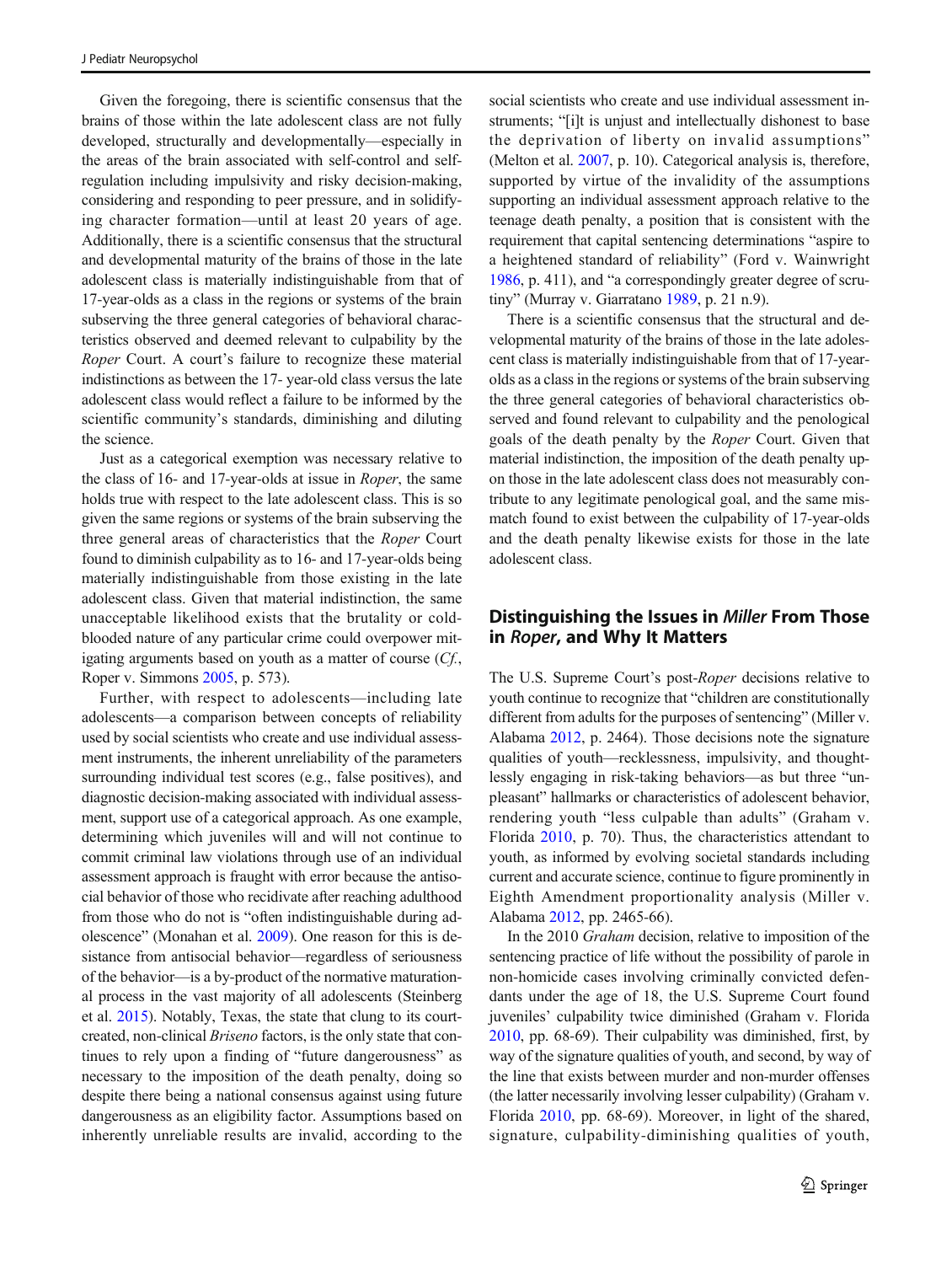penological goals proved inadequate to justify a life without parole sentence (Graham v. Florida [2010](#page-16-0), pp. 71-74). Given the twice diminished culpability of juveniles in non-homicide cases, there was a mismatch between that lesser culpability and the severity of the sentencing practice of life without the possibility of parole, resulting in disproportionate punishment in violation of the Eighth Amendment.

In its 2012 Miller decision, the Court held that mandatory sentences of life imprisonment without the possibility of parole in homicide cases, when imposed on persons under the age of 18 at the time of the commission of the crimes, violates the Eighth Amendment's prohibition of cruel and unusual punishment (Miller v. Alabama [2012,](#page-16-0) p. 2469). The Court's holding flowed from the two precedential strands of Eighth Amendment jurisprudence noted previously: "categorical bans on sentencing practices based on mismatches between the culpability of a class of offenders and the severity of a penalty" (Miller v. Alabama [2012,](#page-16-0) p. 2463), and the requirement "that sentencing authorities consider the characteristics of a defendant and the details of his offense before sentencing him to death" (Miller v. Alabama [2012](#page-16-0), p. 2463-64). "[T]he confluence of these two lines of precedent," the Miller Court explained, "leads to the conclusion that mandatory lifewithout-parole sentences for juveniles violate the Eighth Amendment" (Miller v. Alabama [2012,](#page-16-0) p. 2464). The Miller Court recognized that the culpability of the class was diminished by the shared, signature characteristics attendant youth. Miller did not, however, "foreclose a sentencer's ability to impose life without parole on a juvenile," explaining that "a lifetime in prison is a disproportionate sentence for all but the rarest of children, those whose crimes reflect irreparable corruption." (Montgomery v. Louisiana [2016,](#page-17-0) p. 726). Ultimately, Miller adopted a hybrid approach: Where a sentence of life without parole is in issue, children are to be categorically afforded the opportunity to show, through an individual assessment approach, that their crime did not reflect their irreparable corruption (Montgomery v. Louisiana [2016,](#page-17-0) p. 736).

"Those prisoners who have shown an inability to reform will continue to serve life sentences. The opportunity for release will be afforded to those who demonstrate the truth of Miller's central intuition—that children who commit even heinous crimes are capable of change." (Montgomery v. Louisiana [2016](#page-17-0), p. 736).

The post-Roper juvenile cases, therefore, initially view the juvenile class categorically but also make relevant additional bodies of evidence demonstrating the individual capable of change and the specific characteristics of their crime as not reflecting irreparable corruption (including in light of that change). In contrast, neither the specifics as to the individual nor the specifics as to the crimes were relevant to the analytical

framework used, and the decision made, in *Roper*. Further, neither are relevant to an extension of Roper's logic grounded in an evaluation of the shared, signature, culpability-diminishing characteristics of 16- and 17-yearolds and the severity of the death penalty in light of penological goals—to the late adolescent class.

As noted, youthful offenders not only share signature culpability-diminishing characteristics but further share capacity for maturation and change (Roper v. Simmons [2005,](#page-17-0) p. 571; and Graham v. Florida [2010,](#page-16-0) p. 68). Given the severity and irrevocability of the death penalty, however, a youthful offender sentenced to death will never be afforded opportunity to demonstrate capacity to and/or fact of change. In contrast and as reflected in the post-Roper cases, less severe sentences than the death penalty—despite their harshness when imposed on youthful offenders—afford opportunity to demonstrate the capacity to change and/or change itself. Where the sentencing practice in issue is the death penalty—as was the case in Ford, Thompson, Atkins, and Roper—the shared, signature, culpability-diminishing characteristics of the classes in issue and their relationship to legitimate penological objectives lead to the conclusion that the risk is too great that class members would be sentenced to death despite insufficient culpability. A case-by-case approach does not, with sufficient accuracy, distinguish those with sufficient culpability from those but experiencing the transient attributes of youth (Graham v. Florida [2010,](#page-16-0) p. 77). In capital cases, therefore, failure to hold strictly to the Roper analytical framework using current objective indicia and science as to the class as a whole not only clouds the issue and analytical framework, but cedes categorical protection, opening the door to the admission of the most heinous crime- and individual-specific evidence—exactly the kind of evidence Roper deemed to present constitutionally intolerable risk.

#### Conclusion

The U.S. Constitution requires that the severity of appropriate punishment necessarily depends on the culpability of the offender. In the capital context, not only is the culpability of the average murderer insufficient to justify the death penalty, retribution is not proportional if the law's most severe penalty is imposed on one whose culpability or blameworthiness is diminished by reason of youth and immaturity.

Current scientific consensus exists that the brains of those within the late adolescent class are not fully developed, structurally or functionally—especially in those areas of the brain associated with self-control and self-regulation including impulsivity and risky decision-making, considering and responding to peer pressure, and in solidifying character formation—until at least 20 years of age. Thus, those in the late adolescent class possess shared, signature, culpability-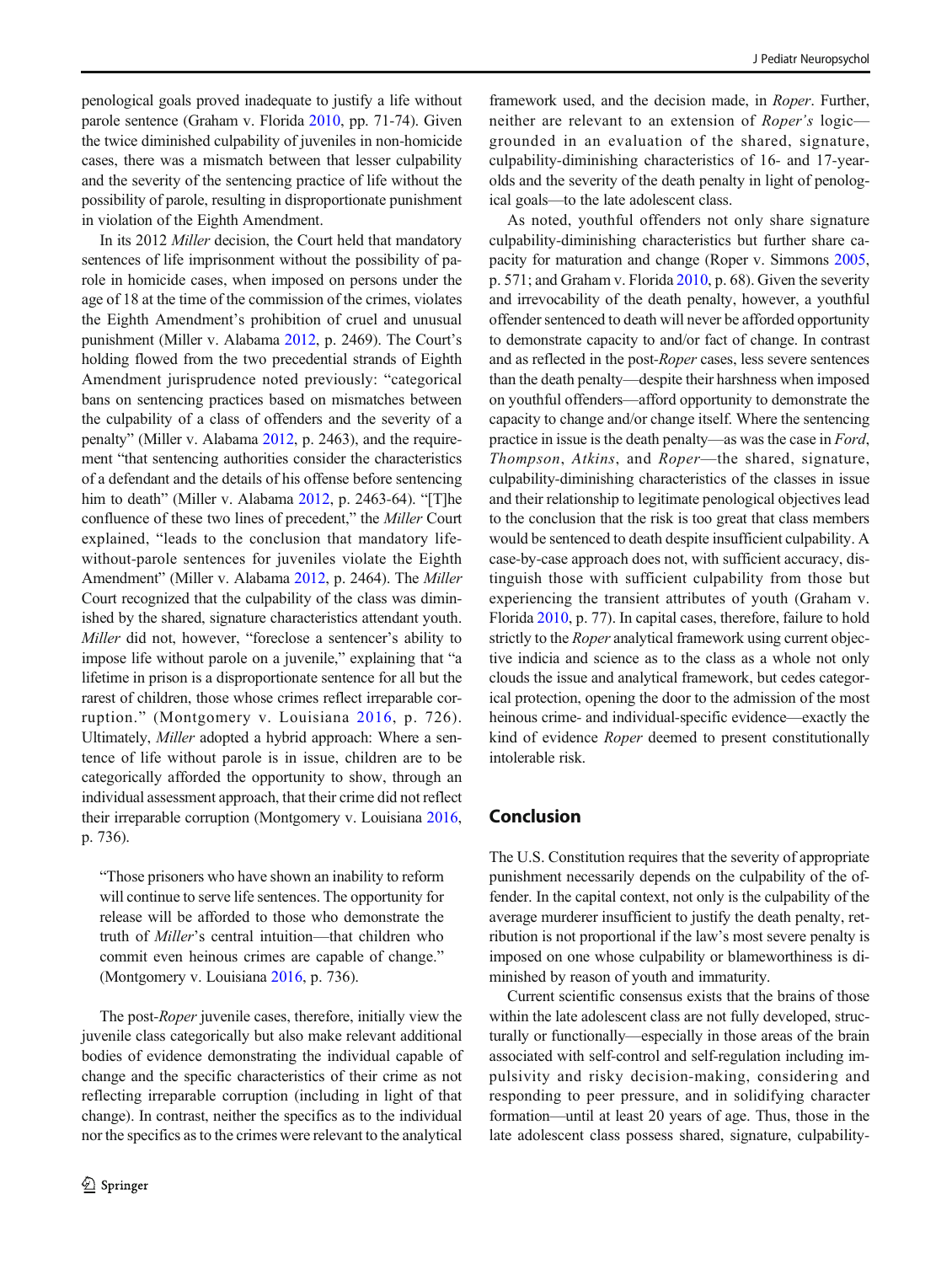<span id="page-16-0"></span>diminishing characteristics such that they are materially indistinguishable from the 16- and 17-year-olds at issue in Roper. This scientific consensus evidence is germane not only to issues of culpability, penological goals assessments, and the conclusion of a mismatch between the culpability of 18-, 19-, and 20-year-olds relative to the death penalty, but, as consensus evidence, it takes on special significance in court and legislative determinations such that it cannot be ignored and/ or diminished.

Late adolescents' material indistinction from 16- and 17 year-olds alerts us to the fact that a bright line at 18 misses too much. Such a line effectively and arbitrarily separates those who are allowed to benefit from the culpability-diminishing characteristics of youth (including the capacity for maturation and change) from those who are not, specifically, 18-, 19-, and 20-year-olds. A bright line at age 18 broadly situates late adolescents with adults, and, by default, equates them to adults. In doing so, that line imposes upon them a burden to prove to jurors' satisfaction not only what science says exists and the meaning of that science as relates to culpability, but doing so despite the likelihood that the brutality or cold-blooded nature of any particular crime will overpower, as a matter of course, mitigating arguments based on youth. In other words, a bright line at age 18 operates to extirpate the mitigating quality of youth by virtue of the details of the crime alone, with youth, in some cases, even being used in aggravation. In effect, it equates 18-, 19-, and 20-year-olds—who are materially indistinguishable from those the U.S. Supreme Court has already deemed to be of insufficient culpability to be sentenced to death—to mature adults, something the Court itself has already deemed morally misguided and unconstitutional. The shared, signature, culpability-diminishing characteristics of those in the late adolescent class, making them materially indistinguishable from adolescents already exempt from capital punishment, necessitate their categorical exemption from the death penalty. Absent that, the risk is too great that 18-, 19-, and 20-year-olds will be sentenced to death, and executed, despite their diminished culpability, which by its nature, deems them not among the worst of the worst.

#### **References**

American Bar Association. (2018). Resolution 111 and Report to the House of Delegates. Death Penalty Due Process Review Project Section of Civil Rights and Social Justice

Atkins v. Virginia. (2002). 536 U.S. 304

Bellotti v. Baird. (1979). 443 U.S. 622

Bierschbach, R. A. (2020). The administrative law of the Eighth (and Sixth) Amendment. In M. Ryan & W. Berry III (Eds.), The Eighth Amendment and Its Future in a New Age of Punishment. Cambridge: Cambridge University Press. [https://doi.org/10.1017/](https://doi.org/10.1017/9781108653732) [9781108653732.](https://doi.org/10.1017/9781108653732)

- Brief of the American Medical Association. (2004). American Psychiatric Association, American Society for Adolescent Psychiatry, American Academy of Child & Adolescent Psychiatry, American Academy of Psychiatry and the Law, National Association of Social Workers, Missouri Chapter of the National Association of Social Worker, and Nation Mental Health Association, as Amici Curiae, Roper v. Simmons, 543 U.S. 551 ( No. 03-633 (July 16, 2004)). (1- 41)
- Brink, D. (2004). Immaturity, normative competence, and juvenile transfer: how (not) to punish minors for major crimes. Texas Law Review, 82, 1555.
- Brockett v. Spokane Arcades, Inc. (1985). 472 U.S. 491
- California v. Brown. (1987). 479 U.S. 538
- Chaidez v. United States. (2013). 568 U.S. 342
- Death Penalty Information Center. (2020). Gallup Poll: Public Support for the death Penalty Lowest in a Half-Century. [https://](https://deathpenaltyinfo.org/news/gallup-poll-public-support-for-the-death-penalty-lowest-in-a-half-century?utm_source=WeeklyUpdate&utm_campaign=6ea7621254-weekly_update_2017_w41_COPY_01&utm_medium=email&utm_term=0_37cc7e4461-6ea7621254-344698913) [deathpenaltyinfo.org/news/gallup-poll-public-support-for-the](https://deathpenaltyinfo.org/news/gallup-poll-public-support-for-the-death-penalty-lowest-in-a-half-century?utm_source=WeeklyUpdate&utm_campaign=6ea7621254-weekly_update_2017_w41_COPY_01&utm_medium=email&utm_term=0_37cc7e4461-6ea7621254-344698913)[death-penalty-lowest-in-a-half-century?utm\\_source=](https://deathpenaltyinfo.org/news/gallup-poll-public-support-for-the-death-penalty-lowest-in-a-half-century?utm_source=WeeklyUpdate&utm_campaign=6ea7621254-weekly_update_2017_w41_COPY_01&utm_medium=email&utm_term=0_37cc7e4461-6ea7621254-344698913) WeeklyUpdate&utm\_campaign=6ea7621254-weekly\_update [2017\\_w41\\_COPY\\_01&utm\\_medium=email&utm\\_term=0\\_](https://deathpenaltyinfo.org/news/gallup-poll-public-support-for-the-death-penalty-lowest-in-a-half-century?utm_source=WeeklyUpdate&utm_campaign=6ea7621254-weekly_update_2017_w41_COPY_01&utm_medium=email&utm_term=0_37cc7e4461-6ea7621254-344698913) [37cc7e4461-6ea7621254-344698913](https://deathpenaltyinfo.org/news/gallup-poll-public-support-for-the-death-penalty-lowest-in-a-half-century?utm_source=WeeklyUpdate&utm_campaign=6ea7621254-weekly_update_2017_w41_COPY_01&utm_medium=email&utm_term=0_37cc7e4461-6ea7621254-344698913)
- Death Penalty Information Center. (2021). State by State. [https://](https://deathpenaltyinfo.org/state-and-federal-info/state-by-state) [deathpenaltyinfo.org/state-and-federal-info/state-by-state](https://deathpenaltyinfo.org/state-and-federal-info/state-by-state)
- Eddings v. Oklahoma. (1982). 455 U.S. 104
- Enmund v. Florida. (1982). 458 U.S. 782
- Fagan J. (2008) Juvenile crime and criminal justice: resolving border disputes. The future of children, 18(2), 81–118. doi.org/10.1353/ foc.0.0014
- Ford v. Wainwright. (1986). 477 U.S. 399
- Furman v. Georgia. (1972). 408 U.S. 238
- Gallup. (2019). U.S. support for death penalty holds above majority level. [https://news.gallup.com/poll/325568/support-death-penalty-holds](https://news.gallup.com/poll/325568/support-death-penalty-holds-above-majority-level.aspx?version=print)[above-majority-level.aspx?version=print](https://news.gallup.com/poll/325568/support-death-penalty-holds-above-majority-level.aspx?version=print)
- Gardiner. (1958). The purposes of criminal punishment, 21 Mod. L. Rev., 117, 122.
- Geschwind, N. (1975). The borderland of neurology and psychiatry: some common misconceptions. In D. F. Benson & D. Blumer (Eds.), Psychiatric Aspects of Neurologic Disease 1. New York: Grune and Stratton.
- Graham v. Florida. (2010). 560 U.S. 48
- Gregg v. Georgia. (1976). 428 U.S. 153
- Guzek v. Kelly. (Oct. 2019) Marion County Circuit Court No. 17CV08248
- Hairston v. State. (2020). 472 P.3d 44, No. 46665
- Hall v. Florida. (2014). 572 U.S. 701
- Hart, H. L. A. (2008). Punishment and responsibility: essays in the philosophy of law (2nd ed.). New York: Oxford University Press.
- Hart, H. (2012). The concept of law (3rd ed.). London: Oxford Univ. Press (1-400)
- Hirstein, W., Sifferd, K., and Fagan, T. (2018). Responsible brains. Cambridge: The MIT Press (1-292)
- Horton, A.M. (2019). Declaration of Dr. Arthur MacNeill Norton, Jr., Ex 9. Guzek v. Kelly. Marion County, Oregon, No. 17CV08248. pp. 1- 43 (available from author)
- J.B.D. (2011). 564 U.S. 261
- Kennedy v. Louisiana. (2008). 554 U.S. 407
- LaFave, W. (2003). 2 Substantive Criminal Law §9.6(a) (2d ed.). Thomson-Reuters
- Loeb-Leopold Case. (1925). 15 J. Am. Inst. Crim. L. & Criminology, 391- 394
- Melton, Petrila (2007) Poythress and Slobogin Psychological evaluations for the courts (3d ed.) New York: The Guilford Press (1-930)
- Michaels, A. (2016). A decent proposal exempting eighteen-to-twentyyear-olds from the death penalty; 40 N.Y.U. Rev. L. & Soc. Change, 139-179
- Miller v. Alabama. (2012). 567 U.S. 460